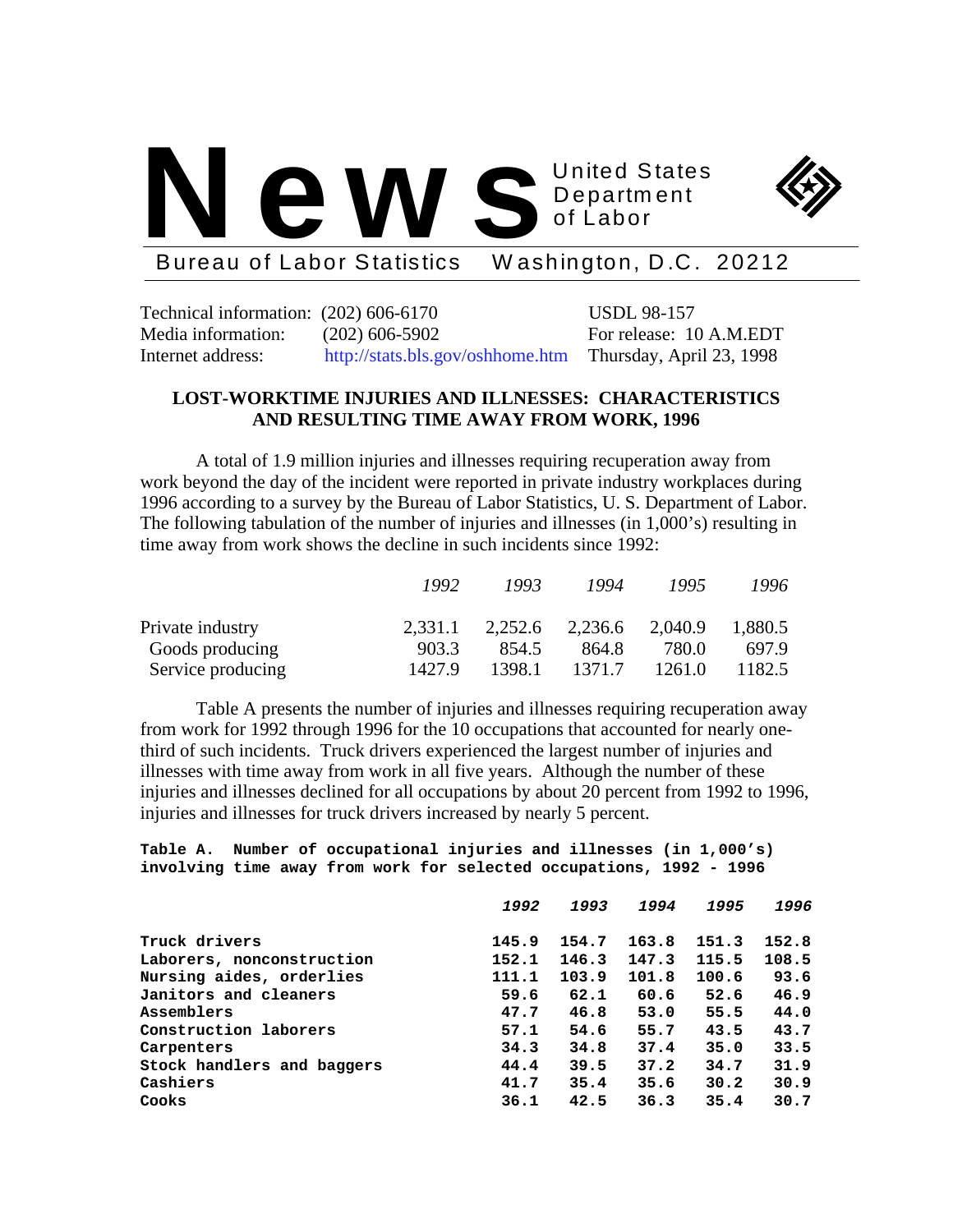Four out of ten injuries and illnesses resulting in time away from work in 1996 were sprains or strains, most often involving the back. This also held true for each of the preceding four years. Although the number of incidents for all types of injuries and illnesses involving recuperation away from work declined by about 20 percent from 1992 to 1996, the decrease was less for amputations, carpal tunnel syndrome, and fractures.

### **Table B. Number of occupational injuries and illnesses (in 1,000's) involving time away from work for selected natures of injury and illness, 1992 – 1996**

| 1992    | 1993  | 1994  | 1995  | 1996  |
|---------|-------|-------|-------|-------|
| 1,022.7 | 959.2 | 963.5 | 876.8 | 819.7 |
| 222.7   | 211.2 | 212.0 | 192.1 | 174.9 |
| 173.6   | 169.9 | 164.6 | 153.2 | 133.2 |
| 143.6   | 136.5 | 138.5 | 124.6 | 120.5 |
| 33.0    | 41.0  | 38.3  | 31.5  | 29.9  |
| 41.0    | 37.7  | 37.3  | 36.1  | 29.0  |
| 25.4    | 25.0  | 25.2  | 22.1  | 17.4  |
| 15.7    | 15.7  | 16.5  | 13.9  | 11.6  |
| 12.4    | 11.3  | 12.2  | 11.3  | 10.2  |
|         |       |       |       |       |

#### Worker and case characteristics

Worker characteristics detail the demographics of the injured or ill worker by providing not only the occupation but also the gender and age of worker, occupational group, length of service with employer at the time of the incident, and race or ethnic origin (tables 1 and 2). Following are highlights of the 1996 findings for these worker traits:

\*Men accounted for two out of three of the 1.9 million cases, a proportion somewhat higher than their share (55 percent) of private wage and salary workers.

\*Workers aged 25 to 44 accounted for 57 percent of the cases and 54 percent of the workers; workers aged 45 and over accounted for 24 percent of the cases and 29 percent of the workers.

\*Operators, fabricators, and laborers led all other occupational groups, accounting for 42 percent of the case total. This group includes three of the five individual jobs with the largest number of lost worktime cases—truck drivers; laborers, nonconstruction; and assemblers (table 3).

\*Most workers had at least a year of service with their employer when they sustained their injury or illness. Indeed, over a fourth had over five years of service, suggesting that many experienced workers incur lost worktime injuries.

Case characteristics help identify the disabling condition resulting from the lost worktime incident and how the incident happened. The survey contains four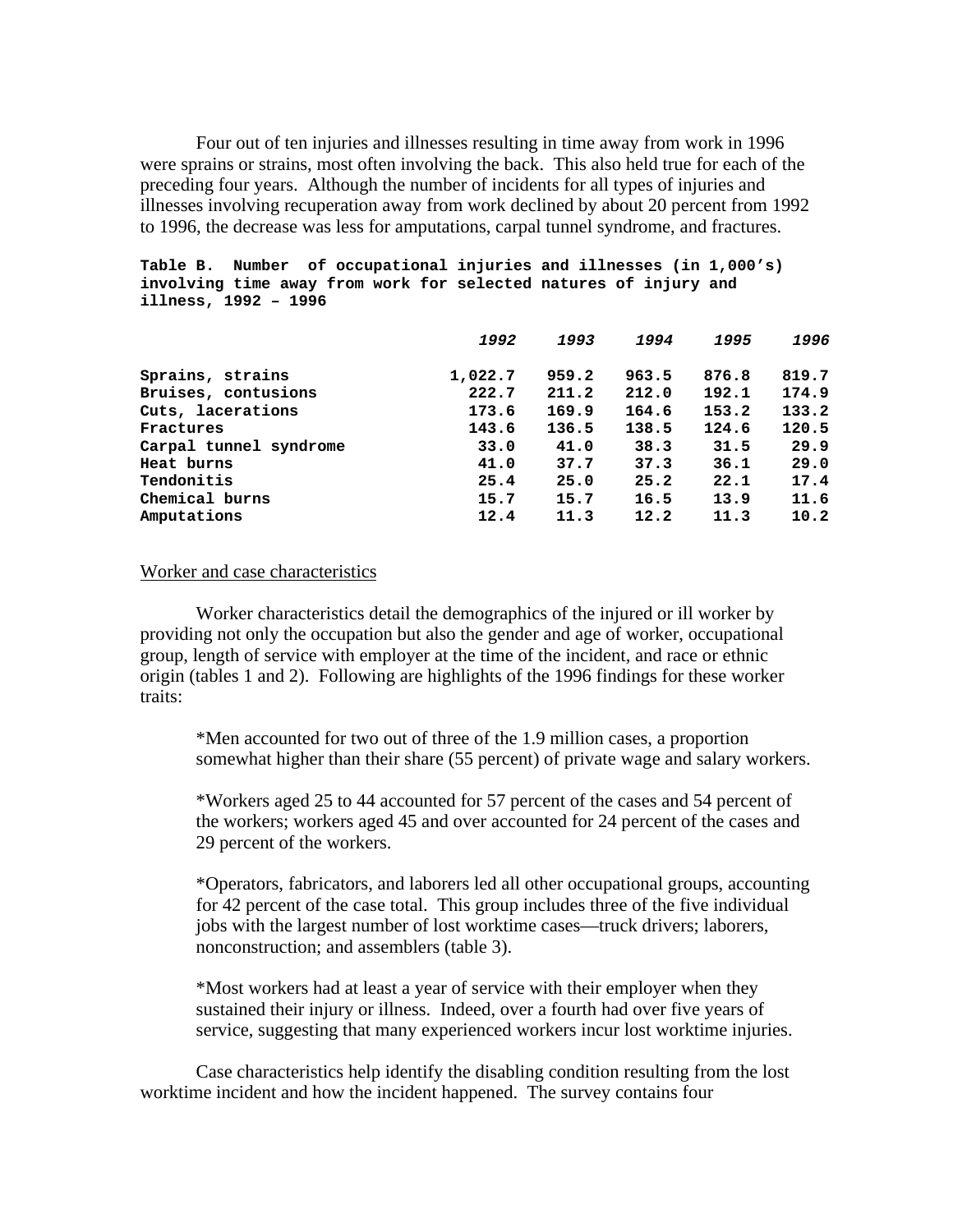characteristics to describe each disabling injury or illness (tables 4 through 6). To illustrate, consider an injury to a nursing aide who sprains her back while lifting a patient. The nature, or physical effect, is a sprain or strain; the part of body affected, her back; the event, overexertion while lifting; and the source, the health care patient. Of the four characteristics, only the source changes when coding a similar incident for a truck driver who sprains his back trying to lift a box. Following are highlights of the 1996 findings for these case characteristics:

\*Sprain and strain was, by far, the leading nature of injury and illness in every major industry division, ranging from slightly more than a third in Agriculture, forestry, and fishing to 53 percent in Transportation and public utilities.

\*The trunk, including the back, was the body part most affected by disabling work incidents in every major industry division. Most other injuries and illnesses were to upper or lower extremities.

\*No one source of injury or illness stood out, although each of the following three had nearly 15 percent of the case total: floors and other surfaces, worker motion or position, and containers.

\*Overexertion while maneuvering objects led all other disabling events or exposures, cited in a fifth to a third of the cases in every major industry division.

## Injury and illness severity

Besides identifying high risk situations, the survey also helps researchers focus on those kinds of injuries and illnesses resulting in the lengthiest absences from work (tables 7 through 10). Median days away from work—the key survey measure of severity designates the point at which half the cases involved more days and half involved fewer days. The median number of lost workdays for all cases was 5 days in 1996, with about a fourth of the cases resulting in 21 days or more away from work. The survey also found the following patterns:

\*Among major disabling conditions, median days away from work were highest for carpal tunnel syndrome (25 days), amputations (20 days), and fractures (17 days).

\*Repetitive motion, such as grasping tools, scanning groceries, and typing, resulted in the longest absences from work among the leading events and exposures—a median of 17 days.

\*Truck drivers had the highest median days away from work (10 days), followed by construction laborers, sales supervisors and proprietors, and waiters and waitresses (each with 8 days).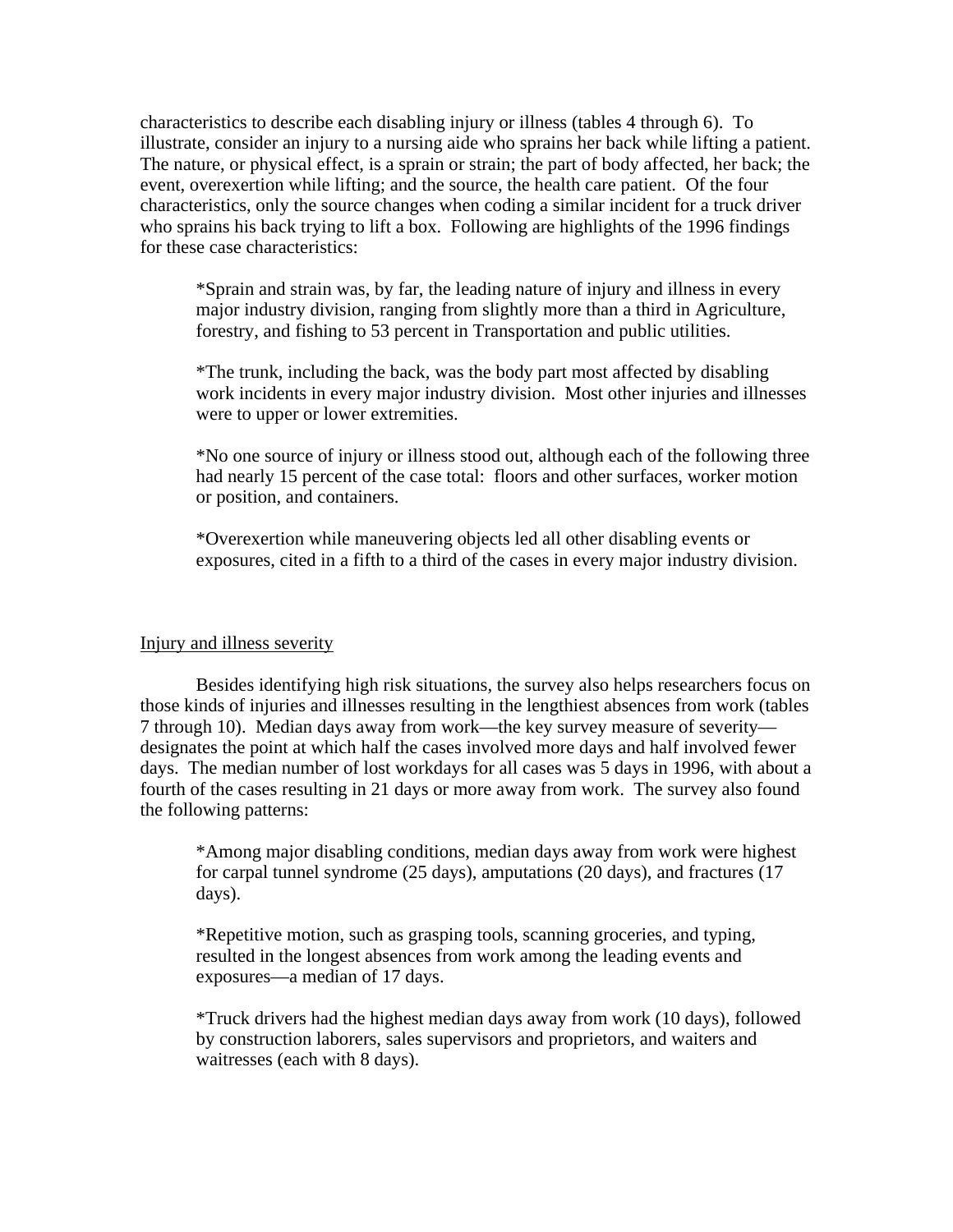#### Technical note

The Bureau of Labor Statistics has reported annually on the number of daysaway-from-work injuries and illnesses in private industry and the rate of such incidents since the early 1970s. The 1996 national survey marks the fifth year that BLS has collected additional detailed information on such cases in the form of worker and case characteristics data, including workdays lost, summarized in this release.

The number and frequency (incidence rates) of these cases are based on logs and other records kept by private industry employers throughout the year. These records reflect not only the year's injury and illness experience but also the employer's understanding of which cases are work related under current recordkeeping guidelines of the U.S. Department of Labor. The number of injuries and illnesses reported in a given year also can be influenced by changes in the level of economic activity, working conditions and work practices, worker experience and training, and the number of hours worked.

The survey continues to measure the number of new work-related illness cases which are recognized, diagnosed, and reported each year. In 1996, 94,700 of the 1.9 million cases with days away from work were classified as illnesses. Some conditions, e.g., long-term latent illnesses caused by exposure to carcinogens, often are difficult to relate to the workplace and are not adequately recognized and reported. These long-term latent illnesses are believed to be understated in the survey. In contrast, the overwhelming majority of the reported new illnesses are those which are easier to directly relate to workplace activity (e.g., contact dermatitis or carpal tunnel syndrome).

The Survey of Occupational Injuries and Illnesses is a Federal/State program (50/50 funded) in which employer reports are collected from about 165,000 private industry establishments and processed by state agencies cooperating with the Bureau of Labor Statistics. Occupational injury and illness data for coal, metal, and nonmetal mining and for railroad activities were provided by the Department of Labor's Mine Safety and Health Administration and the Department of Transportation's Federal Railroad Administration. The survey excludes all fatalities at work and work-related nonfatal injuries and illnesses to the self employed; workers on farms with fewer than 11 employees; private household workers; and employees in federal, state, and local government agencies.

The survey estimates of the characteristics of cases with days away from work are based on a scientifically selected probability sample, rather than a census of the entire population. Two levels of sampling were used. First, establishments were selected to represent themselves and, in many instances, other establishments of like industry and workforce size that were not selected that survey year. Then, sampled establishments projected to have large numbers of days away from work cases were instructed before the survey began on how to sample those cases to minimize the burden of their response.

Because the data are based on a sample survey, the injury and illness estimates probably differ from the figures that would be obtained from all units covered by the survey. To determine the precision of each estimate, a standard error is calculated. The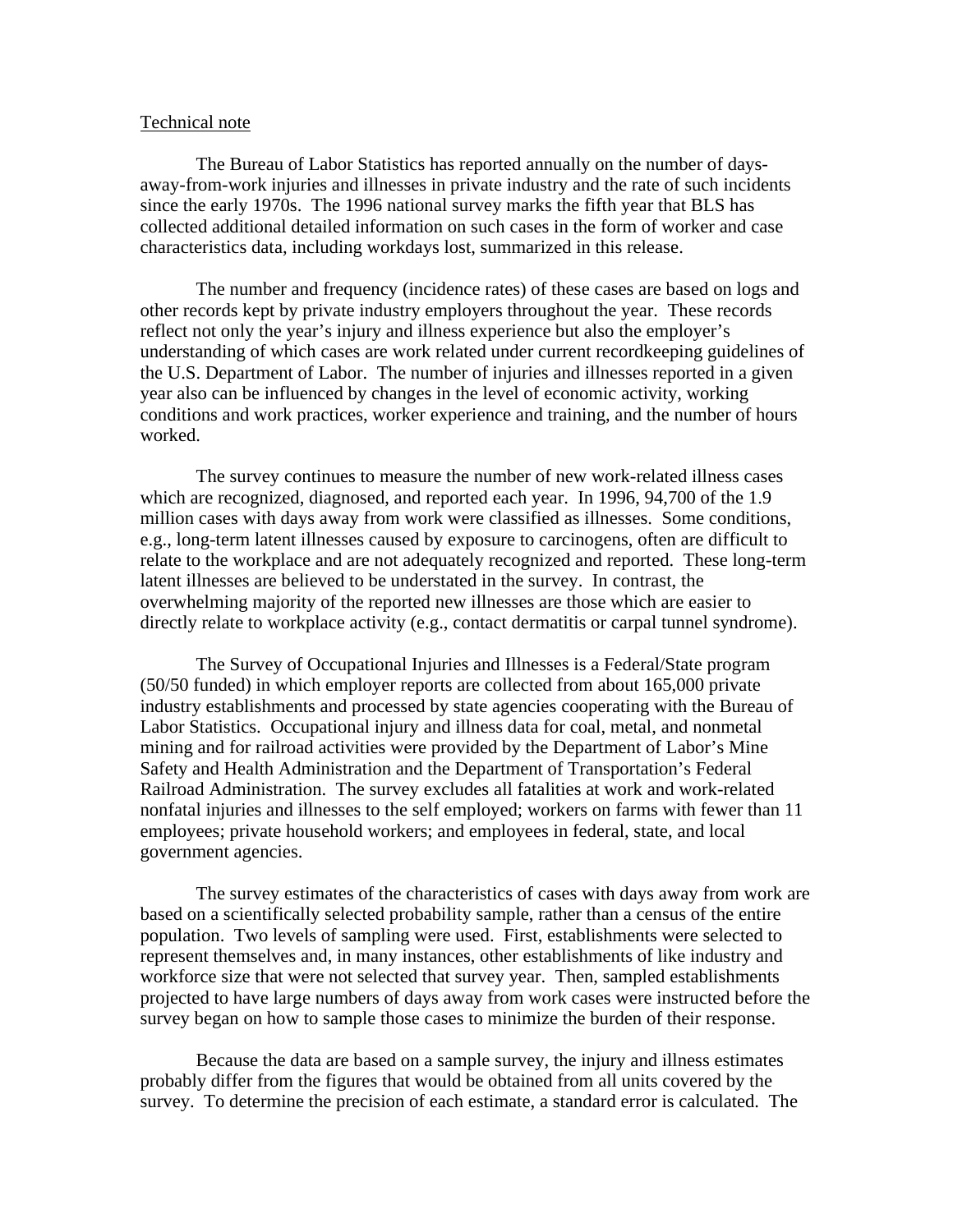standard error defines a range (confidence interval) around the estimate. The approximate 95-percent confidence interval is the estimate plus or minus twice the standard error. The standard error also can be expressed as a percent of the estimate, or the relative standard error. For example, the 95-percent confidence interval for an incidence rate of 6.5 per 100 full-time workers with a relative standard error of 1.0 percent would be 6.5 plus or minus 2 percent (2 times 1.0 percent) or 6.37 to 6.63. One can be 95 percent confident that the "true" incidence rate falls within the confidence interval. The 1996 incidence rate for all occupational injuries and illnesses of 7.4 per 100 full-time workers in private industry has an estimated relative standard error of about 0.7 percent. A relative standard error was calculated for each estimate from the survey and will be published in a BLS bulletin that is scheduled to be available later in 1998.

The data are also subject to nonsampling error. The inability to obtain detailed information about all cases in the sample, mistakes in recording or coding the data, and definitional difficulties are general examples of nonsampling error in the survey. Although not measured, nonsampling errors will always occur when statistics are gathered. However, BLS has implemented quality assurance procedures to reduce nonsampling error in the survey, including a rigorous training program for State coders and a continuing effort to encourage survey participants to respond fully and accurately to all survey elements.

Establishments are classified in industry categories based on the 1987 Standard Industrial Classification (SIC) Manual, as defined by the Office of Management and Budget. In the trucking and warehousing and transportation by air industries, SIC coding changes that were introduced with the 1996 BLS Covered Employment and Wages program were incorporated into the estimates for the 1996 survey. Because of these changes, estimates for 1996 for the following industries are not comparable to estimates for prior years: trucking and warehousing (SIC 42); trucking and courier services, excluding air (SIC 421); public warehousing and storage (SIC 422); trucking terminal facilities (SIC 423); transportation by air (SIC 45); air transportation, scheduled (SIC 451); air transportation, nonscheduled (SIC 452); transportation services (SIC 47); freight transportation arrangement (SIC 473); and miscellaneous transportation services (SIC 478). In addition, the 1996 estimates for transportation and public utilities may have more variability than those for prior years.

The four case characteristics used to describe lost worktime injury and illness are based on definitions and rules of selection stipulated in the 1992 BLS Occupational Injury and Illness Classification System. The occupation of the injured or ill worker is based on the 1990 Occupational Classification System developed by the Bureau of the Census.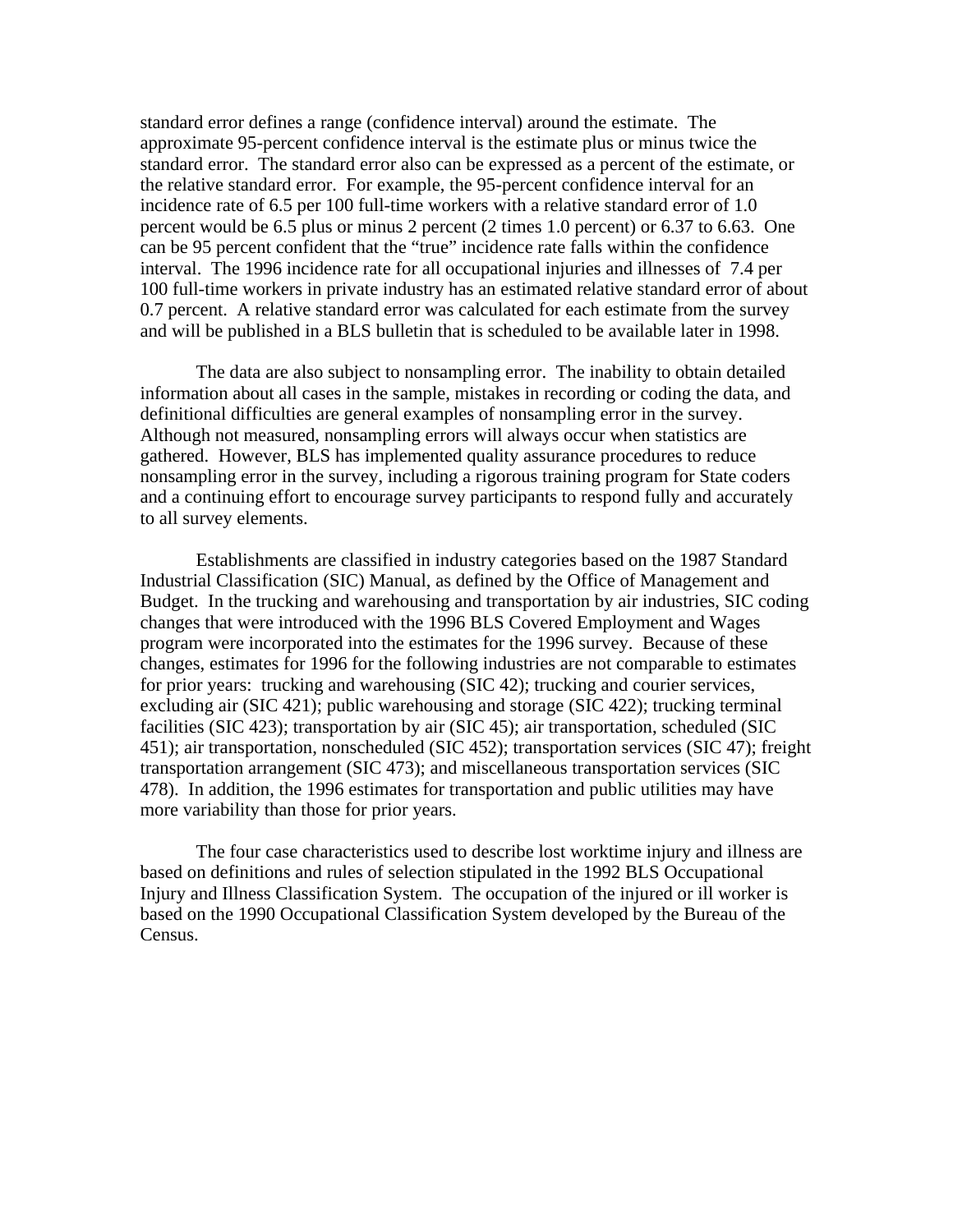|                                                                                                                                                 |                                                   |                                                          |                                                                      | Goods-producing                                   |                                         |                                                    |                                                                                 | Service-producing                              |                                                                                                                                                                                                                                                                                  |                                                 |
|-------------------------------------------------------------------------------------------------------------------------------------------------|---------------------------------------------------|----------------------------------------------------------|----------------------------------------------------------------------|---------------------------------------------------|-----------------------------------------|----------------------------------------------------|---------------------------------------------------------------------------------|------------------------------------------------|----------------------------------------------------------------------------------------------------------------------------------------------------------------------------------------------------------------------------------------------------------------------------------|-------------------------------------------------|
| Characteristic                                                                                                                                  | industry <sup>2</sup><br>Private                  | Agriculture,<br>forestry,<br>fishing <sup>2</sup><br>and | Mining <sup>3</sup>                                                  | Construction                                      | Manufactur-<br>ing                      | tation and<br>utilities 3,4<br>Transpor-<br>public | Wholesale<br>trade                                                              | Retail trade                                   | insurance<br>Finance,<br>and real<br>estate                                                                                                                                                                                                                                      | Services                                        |
|                                                                                                                                                 | 1,880.5                                           | 38.3                                                     | 15.1                                                                 | 182.3                                             | 462.2                                   | 224.0                                              | 144.7                                                                           | 322.0                                          | 42.8                                                                                                                                                                                                                                                                             | 449.0                                           |
| Sex:                                                                                                                                            | 620.5<br>1,240.0                                  | 31.5<br>6.6                                              | 14.7<br>Ċ.                                                           | 177.2<br>$\frac{4}{4}$                            | 343.5<br>115.7                          | $178.1$<br>39.5                                    | 126.8<br>17.4                                                                   | 176.3<br>140.2                                 | 20.9<br>21.6                                                                                                                                                                                                                                                                     | $171.1$<br>$274.9$                              |
| Age: 5                                                                                                                                          |                                                   |                                                          | -1                                                                   |                                                   |                                         |                                                    |                                                                                 |                                                |                                                                                                                                                                                                                                                                                  |                                                 |
|                                                                                                                                                 | $-73.8$                                           |                                                          |                                                                      | $\overline{5}$ 1                                  | 11.9                                    |                                                    |                                                                                 | $rac{8}{28.1}$                                 |                                                                                                                                                                                                                                                                                  | 5<br>0.91                                       |
|                                                                                                                                                 | 559.9<br>231.3                                    |                                                          |                                                                      | 24.5<br>63.1                                      | 53.6<br>133.8                           | 0.6041<br>0.6046<br>0.604                          | $4800$<br>$4700$                                                                | 5<br>225<br>229                                |                                                                                                                                                                                                                                                                                  | 51.2                                            |
|                                                                                                                                                 | 511.7                                             |                                                          |                                                                      |                                                   | 133.4                                   |                                                    |                                                                                 |                                                |                                                                                                                                                                                                                                                                                  | $130.8$<br>$123.1$<br>$74.3$                    |
|                                                                                                                                                 | 304.4<br>126.5                                    | r r w b a d a<br>L r w b a r o                           | $\begin{array}{c}\n 0.7600 \\  0.76000 \\  -0.7600\n \end{array}$    | 520<br>650                                        | 83.9<br>33.7                            | 14.3                                               | $40.1$<br>$77.0$<br>$77.0$                                                      | $19.0$<br>4.1                                  | $\ddot{q}$ $\ddot{q}$ $\ddot{q}$ $\ddot{q}$ $\ddot{q}$ $\ddot{q}$ $\ddot{q}$ $\ddot{q}$ $\ddot{q}$ $\ddot{q}$ $\ddot{q}$ $\ddot{q}$ $\ddot{q}$ $\ddot{q}$ $\ddot{q}$ $\ddot{q}$ $\ddot{q}$ $\ddot{q}$ $\ddot{q}$ $\ddot{q}$ $\ddot{q}$ $\ddot{q}$ $\ddot{q}$ $\ddot{q}$ $\ddot{$ | 35.7                                            |
|                                                                                                                                                 | 17.7                                              |                                                          | -1                                                                   |                                                   | $3.\overline{3}$                        |                                                    |                                                                                 |                                                |                                                                                                                                                                                                                                                                                  | 6.2                                             |
| Technical, sales, and administrative support<br>Precision production, craft, and repair<br>Managerial and professional specialty<br>Occupation: | 106.8<br>274.0<br>332.5<br>309.0<br>45.1<br>797.6 | يو د<br>خدمت د<br>$\frac{1}{2}$<br>5<br>5                | نې ن<br>$\begin{array}{c}\n 20 \\  -20 \\  -20 \\  \end{array}$<br>I | 107.0<br>68.5<br>$\dot{v}$ is<br>$\frac{1}{2}$ .7 | 746777<br>2467777<br>746777             | $3000000000000000$ $3000000000$                    | $\begin{array}{c}\n 7.000 \\  -7.000 \\  -7.00\n \end{array}$<br>$18.4$<br>96.8 | $10.8$<br>105.0<br>1.4<br>34.5<br>86.1<br>81.2 | $660940$<br>$4400040$                                                                                                                                                                                                                                                            | 772.8<br>725.8<br>775.8<br>78.9<br>70.9         |
| Length of service with employer:                                                                                                                | 342.9<br>587.8<br>506.3<br>235.4<br>208.1         | 8.8<br>7.2<br>$7574$<br>$24$                             | $72797$<br>$72797$                                                   | 95.7<br>90.7<br>98.0<br>34.1<br>13.6              | 43.0<br>49.4<br>158.8<br>69.1<br>142.1  | $17.0800$<br>$7.0800$<br>$7.0800$                  | $19.9$<br>$26.9$<br>49.4<br>$38.5$<br>$9.9$                                     | $48.99$<br>$96.99$<br>$10.9$<br>63.6<br>38.    | s<br>cococo<br>sococo                                                                                                                                                                                                                                                            | 49.9<br>91.3<br>148.2<br>$109.1$<br>50.6        |
| Race or ethnic origin:<br>Not reported                                                                                                          | 169.3<br>27.0<br>509.8<br>1,001.4<br>165.7        | $6.960$<br>$-6.91$<br>بر<br>م                            | $\frac{1}{2}$<br>25<br>ہ ج<br>201                                    | $800777$<br>$90777$<br>120.7                      | 262.0<br>$394777$<br>$79777$<br>$79774$ | $25040$<br>$2040$<br>$-2040$<br>بہ به<br>98        | 80785<br>80785<br>32.5                                                          | 43<br>86<br>80<br>$\frac{176.2}{19.7}$         | $7.9.9.9.9.2$<br>$7.9.4.2$                                                                                                                                                                                                                                                       | 227.8<br>60.2<br>35.8<br>8.9<br>$74.0$<br>114.0 |

**Table 1. Number of nonfatal occupational injuries and illnesses involving days away from work** 1 **by selected worker characteristics and industry division, 1996**

Table 1. Number of nonfatal occupational injuries and illnesses involving days away from work 1 by selected worker characteristics and industry division, 1996

 $\overline{\phantom{a}}$ 

(Numbers in thousands)

(Numbers in thousands)

1 Days-away-from-work cases include those which result in days away from work with or without Days-away-from-work cases include those which result in days away from work with or without restricted work activity.

Excludes farms with fewer than 11 employees.

restricted work activity.<br><sup>2</sup> Excludes farms with fewer than 11 employees.<br><sup>3</sup> Data conforming to OSHA definitions for mining operators in coal, metal, and nonmetal mining and for

3 Data contorming to OSHA definitions for mining operators in coal, metal, and nonmetal mining and for<br>employers in railroad transportation are provided to BLS by the Mine Safety and Health Administration, U.S. employers in railroad transportation are provided to BLS by the Mine Safety and Health Administration, U.S. Department of Labor; and by the Federal Railroad Administration, U.S. Department of Transportation. Department of Labor; and by the Federal Railroad Administration, U.S. Department of Transportation.

Independent mining contractors are excluded from the coal, metal, and nonmetal industries.<br><sup>4</sup> In 1996, air courier operations previously classified in Industry Groups 421, 422, 423, 452, 473, and<br>478 were reclassified to Independent mining contractors are excluded from the coal, metal, and nonmetal industries.<br><sup>4</sup> In 1996, air courier operations previously classified in Industry Groups 421, 422, 423, 452, 473, and 478 were reclassified to Industry Group 451. As a result, the 1996 estimates for these SIC's and Major

NOTE: Dashes indicate data that are not available. Because of rounding and nonclassifiable responses, NOTE: Dashes indicate data that are not available. Because of rounding and nonclassifiable responses, for fewer than 50 cases. for fewer than 50 cases.

Industry Groups 42, 45, and 47 are not comparable to those for prior years. In addition, the 1996 estimates for transportation and public utilities may have more variability than those for prior years.<br><sup>5</sup> Information is not shown separately in this release for injured workers under age 14; they accounted

Industry Groups 42, 45, and 47 are not comparable to those for prior years. In addition, the 1996 estimates<br>for transportation and public utilities may have more variability than those for prior years.<br>5 Information is not

data may not sum to the totals. data may not sum to the totals.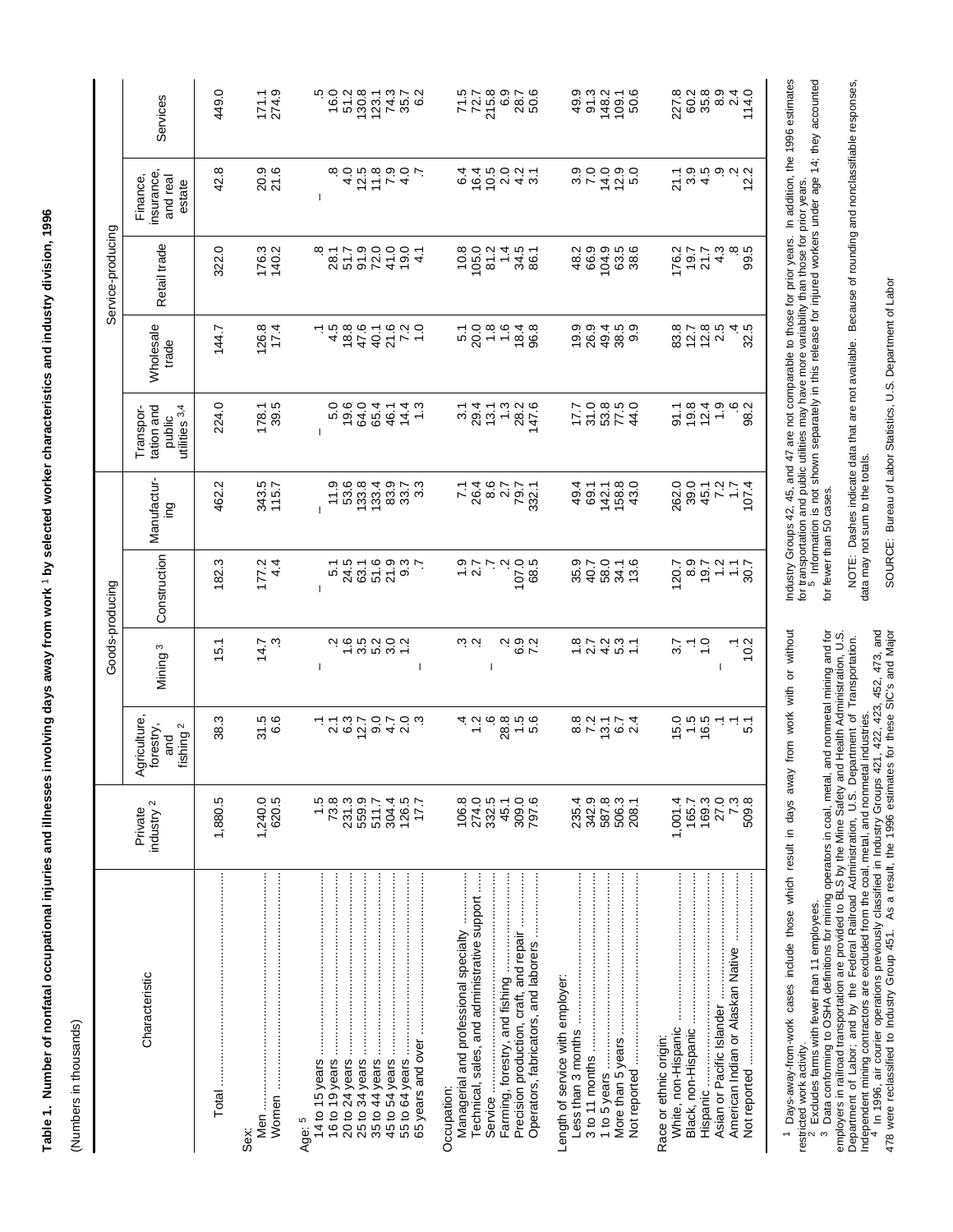| י<br>י              |
|---------------------|
|                     |
|                     |
|                     |
| <br> <br> <br> <br> |
|                     |
|                     |
|                     |
| ١                   |
|                     |
|                     |
|                     |
|                     |
|                     |
| l                   |
| l                   |
|                     |
|                     |
|                     |
|                     |
|                     |
|                     |
|                     |
|                     |
|                     |
|                     |
|                     |
| $\frac{2}{3}$       |
|                     |
|                     |
|                     |
|                     |
|                     |
|                     |
|                     |
|                     |
|                     |
|                     |
|                     |
|                     |

96

|                                                                                                                                                                                                    |                                                 |                                                                      |                                                                  | Goods-producing                                                                                                                                                                                                                                                                                                     |                                                                             |                                                    |                                                                                                                                                              | Service-producing                         |                                                      |                                                                                                                                                                                                                                                                                                                                 |
|----------------------------------------------------------------------------------------------------------------------------------------------------------------------------------------------------|-------------------------------------------------|----------------------------------------------------------------------|------------------------------------------------------------------|---------------------------------------------------------------------------------------------------------------------------------------------------------------------------------------------------------------------------------------------------------------------------------------------------------------------|-----------------------------------------------------------------------------|----------------------------------------------------|--------------------------------------------------------------------------------------------------------------------------------------------------------------|-------------------------------------------|------------------------------------------------------|---------------------------------------------------------------------------------------------------------------------------------------------------------------------------------------------------------------------------------------------------------------------------------------------------------------------------------|
| Characteristic                                                                                                                                                                                     | industry <sup>2</sup><br>Private                | griculture,<br>forestry,<br>$\mathbf{\Omega}$<br>fishing<br>and<br>⋖ | S<br>Mining <sup>:</sup>                                         | Construction                                                                                                                                                                                                                                                                                                        | Manufactur-<br>ing                                                          | tation and<br>public<br>utilities 3.4<br>Transpor- | Wholesale<br>trade                                                                                                                                           | Retail trade                              | insurance<br>and real<br>Finance,<br>estate          | Services                                                                                                                                                                                                                                                                                                                        |
|                                                                                                                                                                                                    | 100.0                                           | 100.0                                                                | 100.0                                                            | 100.0                                                                                                                                                                                                                                                                                                               | 100.0                                                                       | 100.0                                              | 100.0                                                                                                                                                        | 100.0                                     | 100.0                                                | 100.0                                                                                                                                                                                                                                                                                                                           |
| Sex:                                                                                                                                                                                               | 33.0<br>65.9                                    | 82.3<br>17.2                                                         | 97.6                                                             | $97.2$<br>2.4                                                                                                                                                                                                                                                                                                       | 74.3<br>25.0                                                                | 79.5<br>17.6                                       | 87.6<br>12.0                                                                                                                                                 | 54.8<br>43.5                              | 48.8<br>50.4                                         | 38.1<br>61.2                                                                                                                                                                                                                                                                                                                    |
| 35 to 44 years<br>45 to 54 years<br>25 to 34 years<br>Age: 5                                                                                                                                       | 29.2<br>27.2<br>16.2<br>3.9<br>12.3<br>တ္<br>67 | こうのとのことです。<br>このということから、このことのことのことのことから、                             | $1 - 52289$<br>$1 - 52289$                                       | $\frac{1}{2}$ $\frac{2}{3}$ $\frac{2}{3}$ $\frac{2}{3}$ $\frac{2}{3}$ $\frac{2}{3}$ $\frac{2}{3}$ $\frac{2}{3}$ $\frac{2}{3}$ $\frac{2}{3}$ $\frac{2}{3}$ $\frac{2}{3}$ $\frac{2}{3}$ $\frac{2}{3}$ $\frac{2}{3}$ $\frac{2}{3}$ $\frac{2}{3}$ $\frac{2}{3}$ $\frac{2}{3}$ $\frac{2}{3}$ $\frac{2}{3}$ $\frac{2}{3}$ | $\begin{array}{c}\n 0.6000000 \\  - 0.6000000 \\  - 0.700000\n \end{array}$ |                                                    | - 12091901<br>- 12091901                                                                                                                                     |                                           |                                                      | $\begin{array}{c} 0 & 1 & 0 & 0 \\ 0 & 1 & 0 & 0 \\ 0 & 0 & 0 & 0 \\ 0 & 0 & 0 & 0 \\ 0 & 0 & 0 & 0 \\ 0 & 0 & 0 & 0 \\ 0 & 0 & 0 & 0 \\ 0 & 0 & 0 & 0 \\ 0 & 0 & 0 & 0 \\ 0 & 0 & 0 & 0 \\ 0 & 0 & 0 & 0 \\ 0 & 0 & 0 & 0 \\ 0 & 0 & 0 & 0 \\ 0 & 0 & 0 & 0 \\ 0 & 0 & 0 & 0 \\ 0 & 0 & 0 & 0 \\ 0 & 0 & 0 & 0 & 0 \\ 0 & 0 &$ |
| Precision production, craft, and repair<br>Managerial and professional specialty<br>Technical, sales, and administrative support<br>Operators, fabricators, and laborers<br>Service<br>Occupation: | $14.6$<br>17.7<br>2.4<br>16.4<br>5.7<br>42.4    | $7.850000$<br>$7.800000$                                             | $\frac{18}{6}$ + $\frac{1}{3}$ + $\frac{42}{6}$ + $\frac{42}{6}$ | $-2.82$<br>$-2.82$<br>$-2.82$                                                                                                                                                                                                                                                                                       | $75799978$<br>$77799978$                                                    | $4.796$<br>$4.796$<br>$12.6$<br>65.9               | 5<br>1983 - 1984<br>1984 - 19                                                                                                                                | 3252<br>3252<br>$70.7$<br>$70.7$<br>$4.7$ | 10000770<br>100007707                                | 10241615<br>10241615                                                                                                                                                                                                                                                                                                            |
| Length of service with employer:                                                                                                                                                                   | $12.5$<br>$18.2$<br>$31.3$<br>$26.9$<br>111     | 0003003<br>0003109                                                   | $7.7$<br>$7.7$<br>$7.7$<br>$7.7$<br>$7.7$<br>$7.0$<br>$7.7$      | 1921874<br>1921<br>1922                                                                                                                                                                                                                                                                                             | 020030<br>02030                                                             | 0.00060<br>7.01400                                 | 128286<br>12826                                                                                                                                              | 108670<br>108810                          | 9.1<br>16.5<br>9.27<br>9.71                          |                                                                                                                                                                                                                                                                                                                                 |
| Race or ethnic origin:<br>Hispanic                                                                                                                                                                 | 53.3<br>8.8<br>0.4<br>27.1                      | 99.1<br>99.19<br>99.19<br>ت<br>نام<br>نام                            | 24.6<br>7<br>$6^{+}$<br>5 z<br>4                                 | 6400000000<br>16.8                                                                                                                                                                                                                                                                                                  | 23.2                                                                        | စိုက် ပွဲ ထို<br>ထိုက် ပွဲ ထို<br>40.7             | 5<br>0<br>0<br>0<br>0<br>0<br>0<br>0<br>0<br>0<br>0<br>0<br>0<br>0<br>0<br>1<br>0<br>0<br>1<br>1<br>0<br>0<br>1<br>1<br>0<br>0<br>1<br>1<br>0<br>က္ ဟု<br>ର୍ | 54.7<br>$60 - 80$<br>$60 - 80$            | a<br>a<br>do <del>c</del><br>do ch<br>$4\frac{4}{8}$ | 81<br>2000 - 20<br>2000 - 20                                                                                                                                                                                                                                                                                                    |

1 Days-away-from-work cases include those which result in days away from work with or without Days-away-from-work cases include those which result in days away from work with or without

restricted work activity.<br><sup>2</sup> Excludes farms with fewer than 11 employees.<br><sup>3</sup> Data conforming to OSHA definitions for mining operators in coal, metal, and nonmetal mining and for<br>employers in railroad transportation are p restricted work activity.<br><sup>2</sup> Excludes farms with fewer than 11 employees.<br><sup>3</sup> Data conforming to OSHA definitions for mining operators in coal, metal, and nonmetal mining and for employers in railroad transportation are provided to BLS by the Mine Safety and Health Administration, U.S. Department of Labor; and by the Federal Railroad Administration, U.S. Department of Transportation.

Independent mining contractors are excluded from the coal, metal, and nonmetal industries.<br><sup>4</sup> In 1996, air courier operations previously classified in Industry Groups 421, 422, 423, 452, 473, and<br>478 were reclassified to Independent mining contractors are excluded from the coal, metal, and nonmetal industries.<br><sup>4</sup> In 1996, air courier operations previously classified in Industry Groups 421, 422, 423, 452, 473, and 478 were reclassified to Industry Group 451. As a result, the 1996 estimates for these SIC's and Major

Industry Groups 42, 45, and 47 are not comparable to those for prior years. In addition, the 1996 estimates<br>for transportation and public utilities may have more variability than those for prior years.<br><sup>5</sup> Information is n Industry Groups 42, 45, and 47 are not comparable to those for prior years. In addition, the 1996 estimates for transportation and public utilities may have more variability than those for prior years.<br><sup>5</sup> Information is not shown separately in this release for injured workers under age 14; they accounted

for fewer than 50 cases.

NOTE: Dashes indicate data that are not available. Because of rounding and nonclassifiable responses,<br>percentages may not add to 100. NOTE: Dashes indicate data that are not available. Because of rounding and nonclassifiable responses, percentages may not add to 100.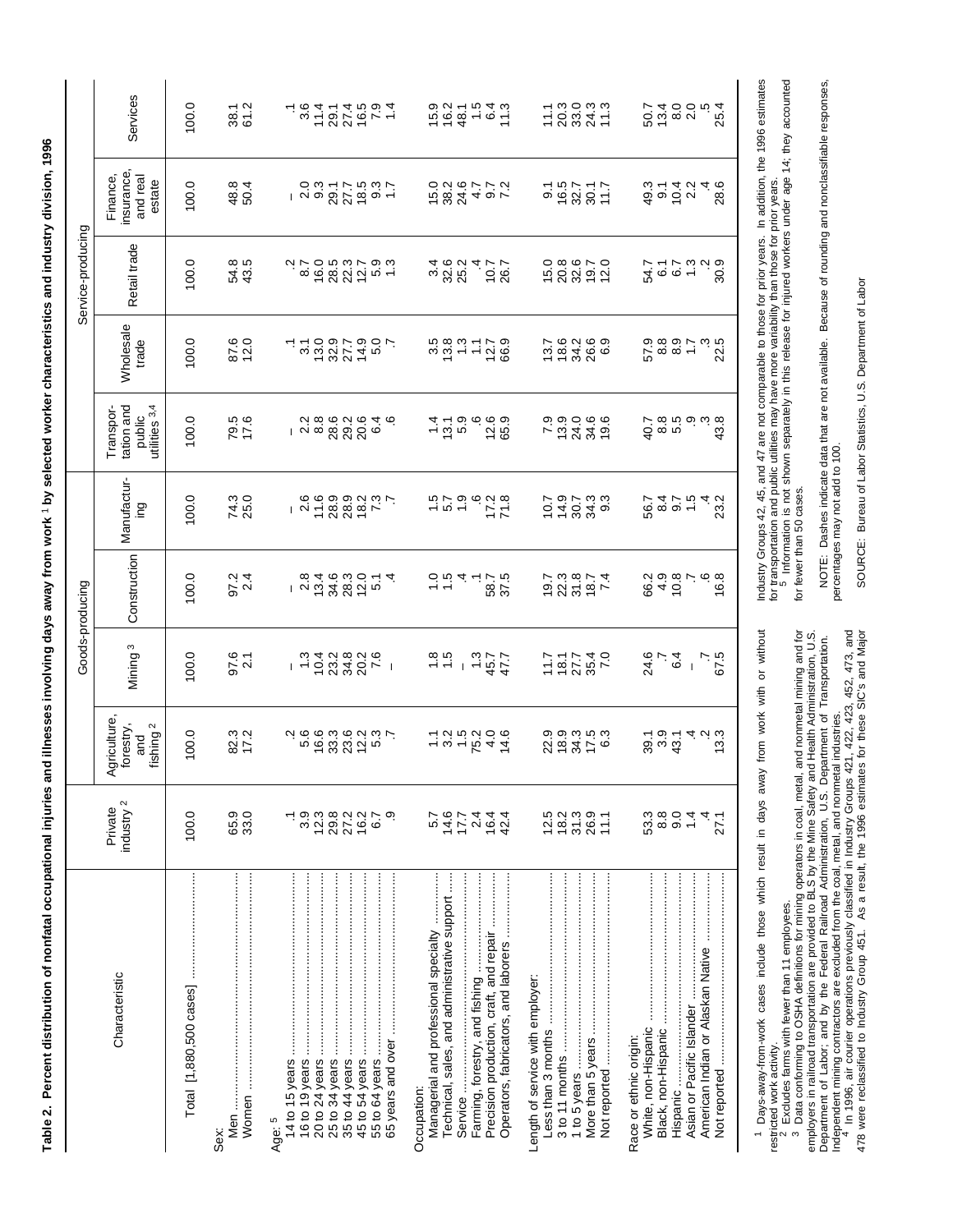| ì                                                                                            |
|----------------------------------------------------------------------------------------------|
|                                                                                              |
|                                                                                              |
|                                                                                              |
|                                                                                              |
| l                                                                                            |
|                                                                                              |
| Ĺ<br>֧֖֖֖֧ׅ֖֧֪֪ׅ֖֧ׅ֧֪ׅ֪֧֪֧֪֧֪ׅ֧֪֪֧֚֚֚֚֚֚֚֚֚֚֚֚֚֚֚֚֚֚֚֚֚֚֚֚֚֚֚֚֚֚֚֚֝֝֝֓֞֝֬֓֬֝֓֬֝֬֝֬֓֬֝֬֝֬֝֬֝֬ |
|                                                                                              |
|                                                                                              |
|                                                                                              |
| ה<br>המווי<br>֚֚֚֕֕֡<br>֠<br>l                                                               |
| ī                                                                                            |
| j<br>$\overline{a}$<br>ı<br>ĺ                                                                |
| ¢<br>ć<br>ì                                                                                  |

(Numbers in thousands) (Numbers in thousands)

|                                               |                                  |                                                          |                                             | Goods-producing                        |                                 |                                                                            |                                       | Service-producing              |                                             |                  |
|-----------------------------------------------|----------------------------------|----------------------------------------------------------|---------------------------------------------|----------------------------------------|---------------------------------|----------------------------------------------------------------------------|---------------------------------------|--------------------------------|---------------------------------------------|------------------|
| Occupation                                    | industry <sup>2</sup><br>Private | Agriculture,<br>fishing <sup>2</sup><br>forestry,<br>and | Mining <sup>3</sup>                         | Construction                           | Manufactur-<br>pui              | utilities 3,4<br>tation and<br>Transpor-<br>public                         | Wholesale<br>trade                    | Retail trade                   | insurance<br>Finance,<br>and real<br>estate | Services         |
|                                               | 1,880.5                          | 38.3                                                     | $\frac{1}{2}$                               | 182.3                                  | 462.2                           | 224.0                                                                      | 144.7                                 | 322.0                          | 42.8                                        | 449.             |
|                                               | 152.8                            |                                                          |                                             | 5.0                                    |                                 |                                                                            |                                       | 14.5                           |                                             |                  |
|                                               | 108.5                            | $\frac{1}{2}$ $\frac{1}{2}$                              | $\frac{0}{10}$                              | $1 - 1$                                | $\frac{13.7}{37.7}$             | 80.9<br>6.9                                                                | 26.8<br>29.1                          | 16.7                           | $\frac{1}{2}$                               | 13.5             |
|                                               | 93.6                             | T                                                        |                                             |                                        | $\overline{1}$                  | T                                                                          | $\mathbf{I}$                          | $\overline{1}$                 | ن<br>ن<br>ن ن                               | 93.3<br>23.3     |
|                                               | 46.9<br>44.0                     | ب ن                                                      | , , , , , , , , , , , , ,                   | 525<br>625<br>825                      | $7.3$<br>39.2                   | $\ddot{ }$                                                                 |                                       | $\overline{6}$                 | $\mathbf{I}$                                |                  |
|                                               | 43.7                             | L                                                        |                                             |                                        | $\mathbf{\Omega}$               | $ \omega - \omega - -$                                                     | $\mathbf{I}$                          | $\mathbf{I}$                   |                                             |                  |
|                                               | 33.5                             |                                                          |                                             |                                        |                                 |                                                                            |                                       | $\frac{0}{1}$                  | نه ن                                        |                  |
|                                               | 31.9                             |                                                          |                                             |                                        | $\frac{1}{3}$ 0                 |                                                                            | ب<br>8<br>8                           | 25.7                           | J.                                          |                  |
| Cashiers ………………………………………………………                | 30.9                             | L                                                        |                                             | $\vert \ \ \vert$                      |                                 |                                                                            |                                       | 27.7                           |                                             | $\frac{4}{2}$    |
|                                               | 30.7                             |                                                          |                                             | ω.                                     |                                 |                                                                            |                                       | 19.6                           | 9 9 9                                       | $10.1$<br>7.8    |
|                                               |                                  | -1                                                       |                                             | $\mathbf{I}$                           |                                 | $\vert \ \vert$                                                            |                                       | 20.6                           |                                             |                  |
|                                               | 0, 0, 0,<br>20, 20<br>20, 20     | Т.                                                       |                                             | $\mathbf{I}$                           | J.                              |                                                                            | $1 + 1 + 1$                           | $\overline{\phantom{a}}$       | I                                           | 28.7<br>25.8     |
|                                               |                                  | $\perp$                                                  |                                             |                                        |                                 | $- - 0 -$                                                                  |                                       |                                | $\tilde{L}$ is                              |                  |
|                                               | 26.9                             |                                                          |                                             | Ņ                                      | $rac{4}{6}$<br>$rac{6}{5}$      |                                                                            | 0. 0<br>2. 3                          | 21.9                           |                                             |                  |
|                                               | 26.1<br>25.2                     |                                                          | c.                                          | 3.0                                    |                                 |                                                                            |                                       | $\mathbf{I}$                   |                                             |                  |
| Sales workers, miscellaneous commodities      |                                  | $\vert \ \ \vert$                                        |                                             |                                        |                                 |                                                                            | 2.0                                   | 20.7                           | ω.                                          | $\frac{8}{1}$    |
|                                               | 21.0                             |                                                          | 1 1 1 1 1                                   |                                        | 4.00<br>4.00                    |                                                                            | 1.4                                   | 117                            | $\mathbf{I}$                                | ဇ. ၀<br>ပ        |
|                                               | $19.8$<br>$18.5$                 |                                                          |                                             | $\angle$ $\angle$ $\angle$ of $\angle$ |                                 |                                                                            | 2.2                                   | 4.2                            | $\mathsf I$                                 |                  |
| Groundskeepers and gardeners, except farm     |                                  | 8.6                                                      |                                             |                                        |                                 |                                                                            |                                       | $\frac{0}{1}$<br>$\frac{0}{2}$ | $\frac{5}{1}$                               | თო<br>ს 1<br>ს 1 |
|                                               | 17.5                             | $\mathbf{I}$                                             |                                             |                                        | $\frac{1}{4}$                   | $\ddot{\circ}$ $\ddot{\circ}$ $\ddot{\circ}$ $\ddot{\circ}$ $\ddot{\circ}$ | 8.6                                   |                                | L                                           |                  |
|                                               | 16.0                             | 14.0                                                     | $\overline{a}$                              | $\mathsf{I}$                           |                                 |                                                                            |                                       |                                | $\mathbf{I}$                                | $\mathbf{I}$     |
|                                               | 15.2                             | T                                                        |                                             | 10.4                                   | 2.5                             |                                                                            |                                       | $1 - 1 - 1$                    | - 1                                         |                  |
|                                               | 14.8                             | J.                                                       | $1 - 1$                                     | $\mathbf{I}$                           | $\mathbf{I}$                    | J.                                                                         | $\begin{array}{c} \hline \end{array}$ |                                | ب ب                                         | $4.6$<br>$6.9$   |
|                                               | 13.4                             | ن -ـ                                                     |                                             | 9.4                                    | $\frac{6}{6}$                   |                                                                            |                                       |                                |                                             |                  |
| Industrial truck, tractor equipment operators | 13.2                             |                                                          | 4                                           |                                        |                                 | $\frac{1}{4} - \frac{1}{10}$                                               | 23                                    |                                | I                                           |                  |
|                                               | 13.1                             | T                                                        |                                             |                                        |                                 |                                                                            |                                       |                                | r.                                          | 8.7              |
|                                               | 12.9                             |                                                          | 1 1 1 1                                     | $1 \pm 1$                              | 11.4                            | $\overline{\phantom{a}}$                                                   |                                       |                                | $\mathbf{I}$                                |                  |
|                                               | 12.5                             | $\mathbf{L}$                                             |                                             |                                        | $\overline{\phantom{a}}$        |                                                                            | $\mathbf{I}$                          | (၀<br>(၁)<br>(၁)               | ↽.                                          | $\frac{7}{21}$   |
|                                               | 12.4                             | $\mathbf{I}$                                             |                                             |                                        |                                 | $ \omega$ $\omega$ $\omega$                                                |                                       |                                | برند                                        |                  |
|                                               | 12.2                             |                                                          |                                             | T                                      | 5<br>2<br>2<br>3<br>3<br>3<br>3 |                                                                            |                                       |                                |                                             |                  |
|                                               | 1.9                              | $\mathbf{I}$                                             | $1\overline{4}$                             |                                        |                                 |                                                                            |                                       |                                | J.                                          |                  |
|                                               | 1.8                              |                                                          |                                             | $\mathbf{I}$                           | $\mathbf{I}$                    | T                                                                          | T                                     | $\mathbf{I}$                   |                                             |                  |
| Bus, truck, stationary engine mechanics       |                                  | $\mathbf{I}$                                             | $\begin{array}{ccc} & & & & \\ \end{array}$ | ω.                                     |                                 | 5.0                                                                        | 2.6                                   |                                | $\mathbf{I}$                                |                  |
|                                               |                                  | - 1                                                      |                                             | -1                                     |                                 | J.                                                                         | -1                                    | 10.2                           |                                             |                  |
|                                               |                                  |                                                          |                                             |                                        |                                 |                                                                            |                                       |                                |                                             |                  |

<sup>1</sup> Days-away-from-work cases include those which result in days away from work with or without Days-away-from-work cases include those which result in days away from work with or without

restricted work activity.<br>
2 Excludes farms with fewer than 11 employees.<br>
3 Data conforming to OSHA definitions for mining operators in coal, metal, and nonmetal mining and for<br>
employers in railroad transportation are pr restricted work activity.<br><sup>2</sup> Excludes farms with fewer than 11 employees.<br><sup>3</sup> Data conforming to OSHA definitions for mining operators in coal, metal, and nonmetal mining and for employers in railroad transportation are provided to BLS by the Mine Safety and Health Administration, U.S. Department of Labor; and by the Federal Railroad Administration, U.S. Department of Transportation.

Independent mining contractors are excluded from the coal, metal, and nonmetal industries.<br><sup>4</sup> In 1996, air courier operations previously classified in Industry Groups 421, 422, 423, 452, 473, and 478 were reclassified to Industry Group 451. As a result, the 1996 estimates for these SIC's and Major

Industry Groups 42, 45, and 47 are not comparable to those for prior years. In addition, the 1996 estimates<br>for transportation and public utilities may have more variability than those for prior years. Industry Groups 42, 45, and 47 are not comparable to those for prior years. In addition, the 1996 estimates for transportation and public utilities may have more variability than those for prior years.

NOTE: Dashes indicate data that are not available. Because of rounding and occupations not shown,<br>data may not sum to the totals. NOTE: Dashes indicate data that are not available. Because of rounding and occupations not shown, data may not sum to the totals.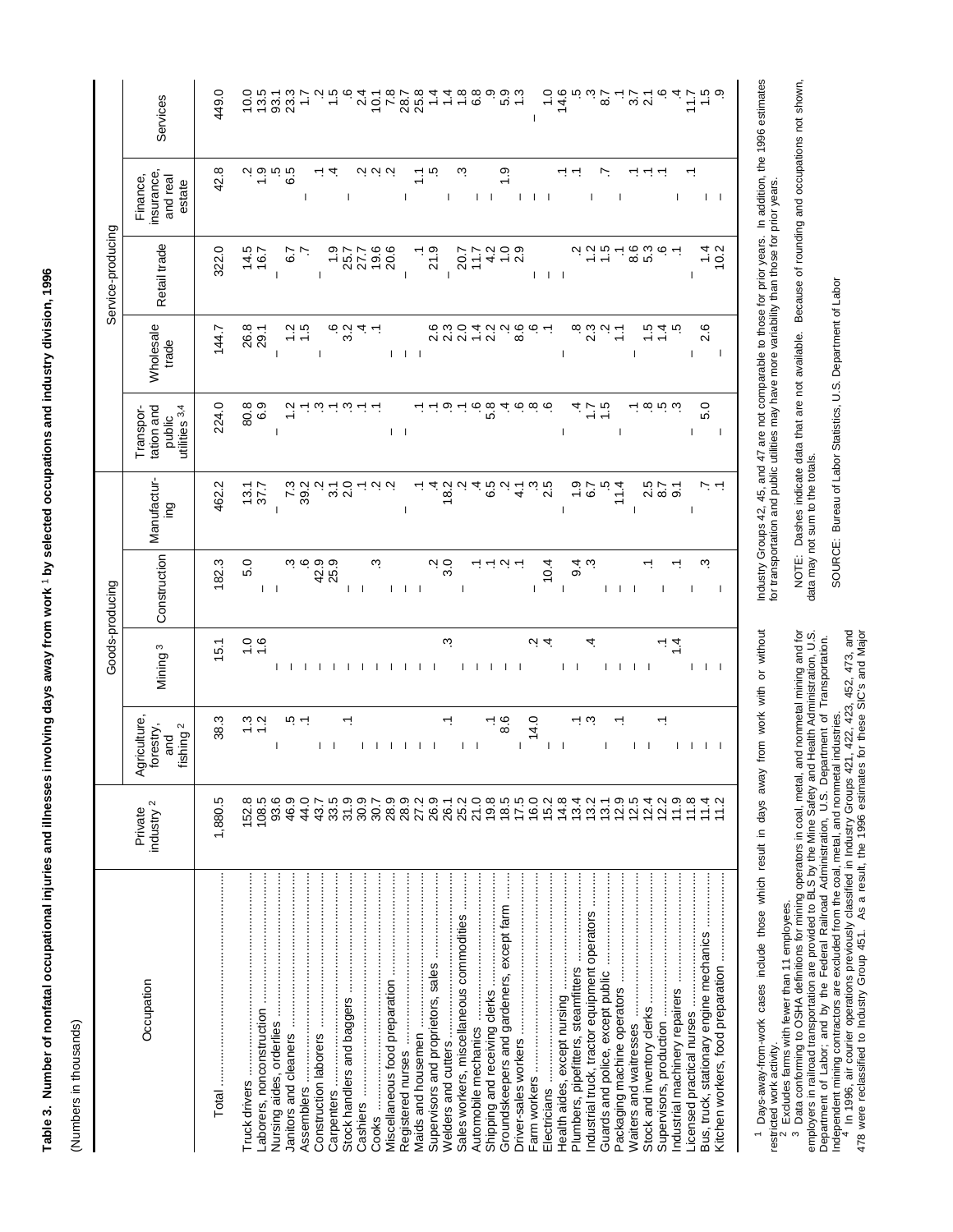|                   | Services                                                           | 449.0   |                                                |                                                                                                                                                                                                                                                                                                                                                                                                                                                                                                                 |           |   |   |              |                    |                   |                        |                  | ಣ <del>4</del> 2<br>೧೧ ರ ೧ |     |                                                                                                            |                        |  |       |                     |  |       |                  |                                                                     |              |       |
|-------------------|--------------------------------------------------------------------|---------|------------------------------------------------|-----------------------------------------------------------------------------------------------------------------------------------------------------------------------------------------------------------------------------------------------------------------------------------------------------------------------------------------------------------------------------------------------------------------------------------------------------------------------------------------------------------------|-----------|---|---|--------------|--------------------|-------------------|------------------------|------------------|----------------------------|-----|------------------------------------------------------------------------------------------------------------|------------------------|--|-------|---------------------|--|-------|------------------|---------------------------------------------------------------------|--------------|-------|
|                   | insurance<br>Finance,<br>and real<br>estate                        | 42.8    |                                                | いこの86452-1<br>いこの86452-1                                                                                                                                                                                                                                                                                                                                                                                                                                                                                        |           |   |   |              |                    |                   |                        | 0<br>0<br>0<br>1 |                            |     | 12.8                                                                                                       | $\frac{2}{7}$          |  |       |                     |  |       |                  | $\begin{array}{c}\n\alpha & \alpha \\ \alpha & \alpha\n\end{array}$ |              |       |
| Service-producing | Retail trade                                                       | 322.0   |                                                |                                                                                                                                                                                                                                                                                                                                                                                                                                                                                                                 |           |   |   |              |                    |                   |                        |                  | က<br>၁ စက်<br>၁ စက်        |     | 117.3                                                                                                      |                        |  |       |                     |  |       |                  |                                                                     |              |       |
|                   | Wholesale<br>trade                                                 | 144.7   |                                                | $\begin{array}{ccc}\n\mathfrak{D}\mathrel{\dot{\mathcal{L}}}\n\mathrel{\dot{\mathcal{L}}}\n\mathrel{\dot{\mathcal{L}}}\n\mathrel{\dot{\mathcal{L}}}\n\mathrel{\dot{\mathcal{L}}}\n\mathrel{\dot{\mathcal{L}}}\n\mathrel{\dot{\mathcal{L}}}\n\mathrel{\dot{\mathcal{L}}}\n\mathrel{\dot{\mathcal{L}}}\n\mathrel{\dot{\mathcal{L}}}\n\mathrel{\dot{\mathcal{L}}}\n\mathrel{\dot{\mathcal{L}}}\n\mathrel{\dot{\mathcal{L}}}\n\mathrel{\dot{\mathcal{L}}}\n\mathrel{\dot{\mathcal{L}}}\n\mathrel{\dot{\mathcal{L}}$ |           |   |   |              |                    |                   |                        |                  |                            |     | o ra v w c 4 0 r n r 6 2 9 0 0 0<br>o r v 8 v 4 0 r 0 0 6 2 9 0 0 0 1<br>o v 8 0 1 0 4 0 0 1 0 4 0 0 0 0 1 |                        |  |       |                     |  |       |                  |                                                                     |              | 12.7  |
|                   | tation and<br>utilities 3,4<br>Transpor-<br>public                 | 224.0   |                                                | $77.7$<br>$77.76$ $9.99$<br>$77.76$<br>$77.76$<br>$77.76$<br>$77.76$<br>$77.76$<br>$77.76$                                                                                                                                                                                                                                                                                                                                                                                                                      |           |   |   |              |                    | 64                |                        |                  |                            |     | 12 ちょうはん マークリング 20 とうじょう 20 とりの 20 とりの 20 とうしょう 20 とうこう                                                    |                        |  |       |                     |  |       |                  |                                                                     |              |       |
|                   | Manufactur-<br>ing                                                 | 462.2   |                                                | $\overline{r}$ 4 $\stackrel{2}{\alpha}$ $\stackrel{2}{\alpha}$ $\stackrel{2}{\alpha}$ $\stackrel{2}{\alpha}$ $\stackrel{2}{\alpha}$ $\stackrel{2}{\alpha}$ $\stackrel{2}{\alpha}$ $\stackrel{2}{\alpha}$ $\stackrel{2}{\alpha}$ $\stackrel{2}{\alpha}$ $\stackrel{2}{\alpha}$ $\stackrel{2}{\alpha}$ $\stackrel{2}{\alpha}$ $\stackrel{2}{\alpha}$ $\stackrel{2}{\alpha}$ $\stackrel{2}{\alpha}$ $\stackrel{2}{\alpha}$ $\stackrel{2$                                                                           |           |   |   |              |                    |                   |                        | $34.7$<br>$23.3$ |                            | 6.9 |                                                                                                            |                        |  |       |                     |  |       |                  |                                                                     |              |       |
| Goods-producing   | Construction                                                       | 182.3   |                                                |                                                                                                                                                                                                                                                                                                                                                                                                                                                                                                                 |           |   |   |              |                    |                   |                        |                  |                            |     |                                                                                                            |                        |  |       |                     |  |       |                  |                                                                     |              |       |
|                   | Mining <sup>3</sup>                                                | 15.1    |                                                | 8<br>6 4 4 7<br>6 4 7 9                                                                                                                                                                                                                                                                                                                                                                                                                                                                                         |           | T | Ņ | $\mathbf{I}$ | $-$ ب $-$ ن        |                   |                        |                  |                            |     |                                                                                                            |                        |  |       |                     |  |       |                  |                                                                     |              |       |
|                   | <b>griculture</b><br>forestry,<br>fishing <sup>2</sup><br>and<br>٩ | 38.3    |                                                |                                                                                                                                                                                                                                                                                                                                                                                                                                                                                                                 |           |   |   |              |                    |                   |                        |                  |                            |     | car Alarianista di Santa<br>Vanjoonadianistaning                                                           |                        |  |       |                     |  |       |                  |                                                                     |              |       |
|                   | industry <sup>2</sup><br>Private                                   | 1,880.5 |                                                | 814202021<br>20202021<br>20202021                                                                                                                                                                                                                                                                                                                                                                                                                                                                               |           |   |   |              | $7.003$<br>$7.003$ |                   |                        | 124.0            | 66.0                       |     |                                                                                                            |                        |  |       |                     |  | 127.6 | 684              | 23.4<br>26.8                                                        |              | 0.161 |
|                   | Characteristic                                                     |         | Nature of injury, illness:<br>Sprains, strains | Cuts, lacerations<br>Bruises, contusions                                                                                                                                                                                                                                                                                                                                                                                                                                                                        | Fractures |   |   |              | Amputations        | Multiple injuries | Part of body affected: |                  | Eye ………………………………………………………  |     | Trunk                                                                                                      | Shoulder ………………………………… |  | Wrist | Hand, except finger |  | Knee  | Foot, except toe | Гое                                                                 | Body systems |       |

Table 4. Number of nonfatal occupational injuries and illnesses involving days away from work 1 by selected injury or illness characteristics and industry division, 1996 **Table 4. Number of nonfatal occupational injuries and illnesses involving days away from work** 1 **by selected injury or illness characteristics and industry division, 1996**

(Numbers in thousands) (Numbers in thousands)

J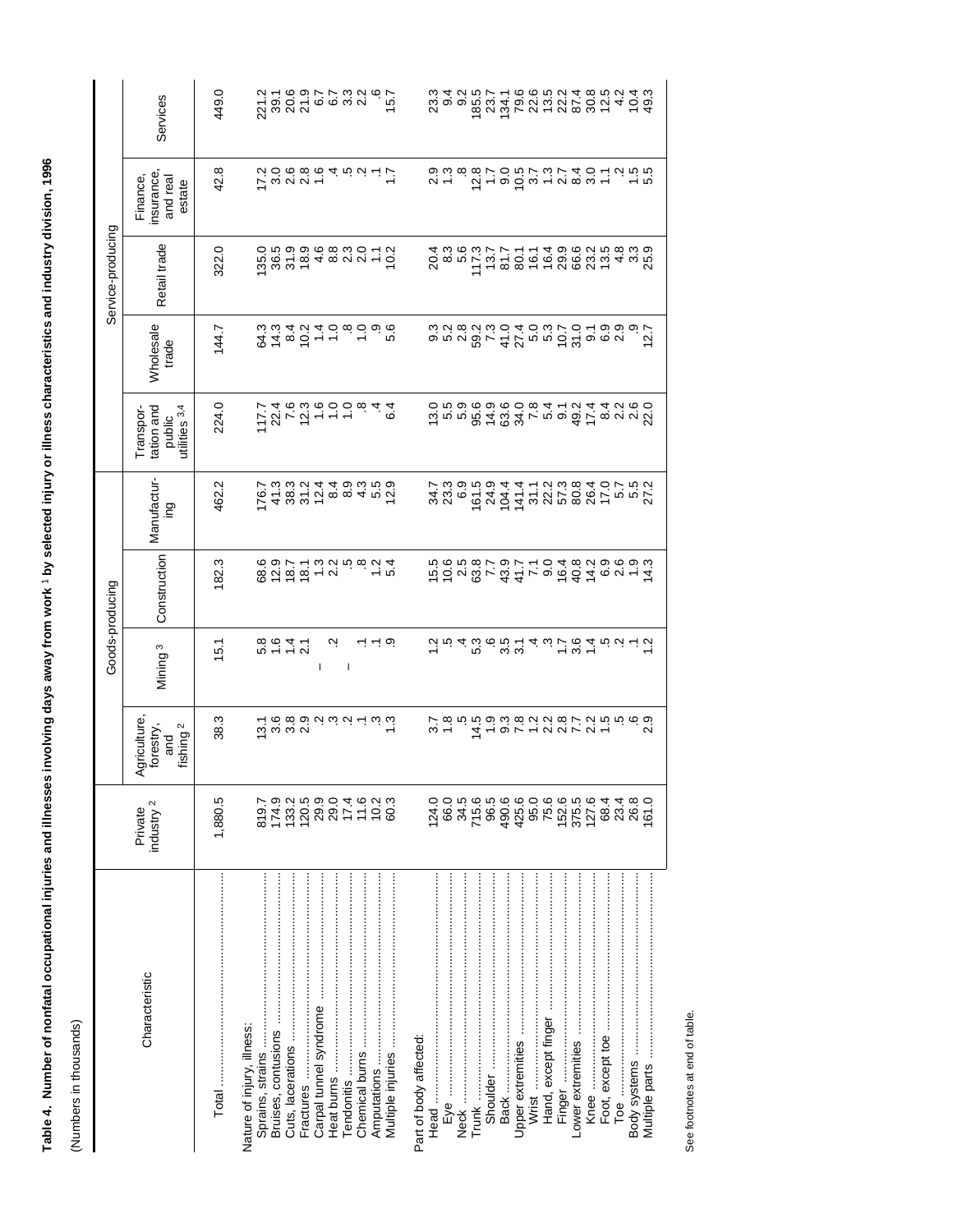| i                                                                                           |  |
|---------------------------------------------------------------------------------------------|--|
|                                                                                             |  |
|                                                                                             |  |
|                                                                                             |  |
| 2                                                                                           |  |
|                                                                                             |  |
|                                                                                             |  |
|                                                                                             |  |
| ֖֖֖֧ׅ֖֧֧ׅ֖֧֪ׅ֖֧֪ׅ֧֪ׅ֖֧֪ׅ֖֧֪ׅ֪֪֪֧֪ׅ֧֪ׅ֧֚֚֚֚֚֚֚֚֚֚֚֚֚֚֚֚֚֚֚֚֚֚֚֚֚֚֚֚֚֚֚֚֚֚֚֚֚֡֝֝֝֬֝֬֝֬֝֬<br>١ |  |
|                                                                                             |  |
|                                                                                             |  |
|                                                                                             |  |
| Í                                                                                           |  |
| j<br>?<br>:<br>;                                                                            |  |
|                                                                                             |  |
| $\overline{a}$                                                                              |  |
|                                                                                             |  |
| :<br>$\frac{1}{2}$                                                                          |  |
| i                                                                                           |  |
|                                                                                             |  |
| $\ddot{\phantom{a}}$<br>ٔ                                                                   |  |
| ï                                                                                           |  |
|                                                                                             |  |

(Numbers in thousands) (Numbers in thousands)

|                   | Services                                                 | 0.91.88900.41.<br>0.745688288<br>13.1                                                                                                                                                                                                                                                                                                                                                                                                                                                                                       |
|-------------------|----------------------------------------------------------|-----------------------------------------------------------------------------------------------------------------------------------------------------------------------------------------------------------------------------------------------------------------------------------------------------------------------------------------------------------------------------------------------------------------------------------------------------------------------------------------------------------------------------|
|                   | insurance<br>Finance,<br>and real<br>estate              | o 4 0 0 4 0 6 4 0 10 4<br>O 4 0 1 0 6 4 0 10 4                                                                                                                                                                                                                                                                                                                                                                                                                                                                              |
| Service-producing | Retail trade                                             |                                                                                                                                                                                                                                                                                                                                                                                                                                                                                                                             |
|                   | Wholesale<br>trade                                       | なり。ファイリおの。40cs インタントリングのよう。<br>$-20000000000$                                                                                                                                                                                                                                                                                                                                                                                                                                                                               |
|                   | tation and<br>utilities 3,4<br>Transpor-<br>public       | 424 n 524 a 884 a 874<br>จับวังนี้ 2 4 a 884 a 8                                                                                                                                                                                                                                                                                                                                                                                                                                                                            |
|                   | Manufactur-<br>ing                                       | 9787383482239534<br>$\begin{array}{l} \tilde{\alpha} = 0 \\ \tilde{\alpha} = 0 \\ \tilde{\alpha} = 0 \\ \tilde{\alpha} = 0 \\ \tilde{\alpha} = 0 \\ \tilde{\alpha} = 0 \\ \tilde{\alpha} = 0 \\ \tilde{\alpha} = 0 \\ \tilde{\alpha} = 0 \\ \tilde{\alpha} = 0 \\ \tilde{\alpha} = 0 \\ \tilde{\alpha} = 0 \\ \tilde{\alpha} = 0 \\ \tilde{\alpha} = 0 \\ \tilde{\alpha} = 0 \\ \tilde{\alpha} = 0 \\ \tilde{\alpha} = 0 \\ \tilde{\alpha} = 0 \\ \tilde{\alpha} = 0 \\ \tilde{\alpha} = 0 \\ \tilde{\alpha} = 0 \\ \tilde$ |
| Goods-producing   | Construction                                             | 249328924001 101000 1010 10 1 1 1 1 2 0 1 0<br>ののです。とは、これをスティックをつることは、このことは、これは、これをスト                                                                                                                                                                                                                                                                                                                                                                                                                                       |
|                   | Mining <sup>3</sup>                                      | cornwadding<br>Cornwadding<br>6 8 9 7 7 8 7 - 9 8 7 - 9 4 -<br>T<br>I                                                                                                                                                                                                                                                                                                                                                                                                                                                       |
|                   | Agriculture,<br>fishing <sup>2</sup><br>forestry,<br>and | ca androdo<br>co androdo<br>I                                                                                                                                                                                                                                                                                                                                                                                                                                                                                               |
|                   | industry <sup>2</sup><br>Private                         | 34.9<br>272.9<br>68.9<br>123.2<br>151.0<br>492.9<br>238.9<br>127.5<br>79.5<br>98.5<br>$219.88$<br>$79.877$<br>$79.877$<br>$79.87$<br>$79.8$<br>87.2<br>77.6<br>18.5<br>86.7<br>4.1                                                                                                                                                                                                                                                                                                                                          |
|                   | Characteristic                                           | Vehicles ………………………………………………………<br>Slips, trips, loss of balance-without fall<br>Worker motion or position<br>Machinery ………………………………<br>Floors, walkways, ground surfaces<br>Furniture and fixtures<br>Source of injury, illness:<br>Overexertion<br>Event or exposure:<br>Containers                                                                                                                                                                                                                                        |

1 Days-away-from-work cases include those which result in days away from work with or without Days-away-from-work cases include those which result in days away from work with or without

restricted work activity.<br>
<sup>2</sup> Excludes farms with fewer than 11 employees.<br>
<sup>3</sup> Data conforming to OSHA definitions for mining operators in coal, metal, and nonmetal mining and for<br>
employers in railroad transportation ar restricted work activity.<br><sup>2</sup> Excludes farms with fewer than 11 employees.<br><sup>3</sup> Data conforming to OSHA definitions for mining operators in coal, metal, and nonmetal mining and for employers in railroad transportation are provided to BLS by the Mine Safety and Health Administration, U.S. Department of Labor; and by the Federal Railroad Administration, U.S. Department of Transportation.

Independent mining contractors are excluded from the coal, metal, and nonmetal industries.<br><sup>4</sup> In 1996, air courier operations previously classified in Industry Groups 421, 422, 423, 452, 473, and 478 were reclassified to Industry Group 451. As a result, the 1996 estimates for these SIC's and Major

Industry Groups 42, 45, and 47 are not comparable to those for prior years. In addition, the 1996 estimates<br>for transportation and public utilities may have more variability than those for prior years. Industry Groups 42, 45, and 47 are not comparable to those for prior years. In addition, the 1996 estimates for transportation and public utilities may have more variability than those for prior years.

NOTE: Dashes indicate data that are not available. Because of rounding and classifications not shown,<br>data may not sum to the totals. NOTE: Dashes indicate data that are not available. Because of rounding and classifications not shown, data may not sum to the totals.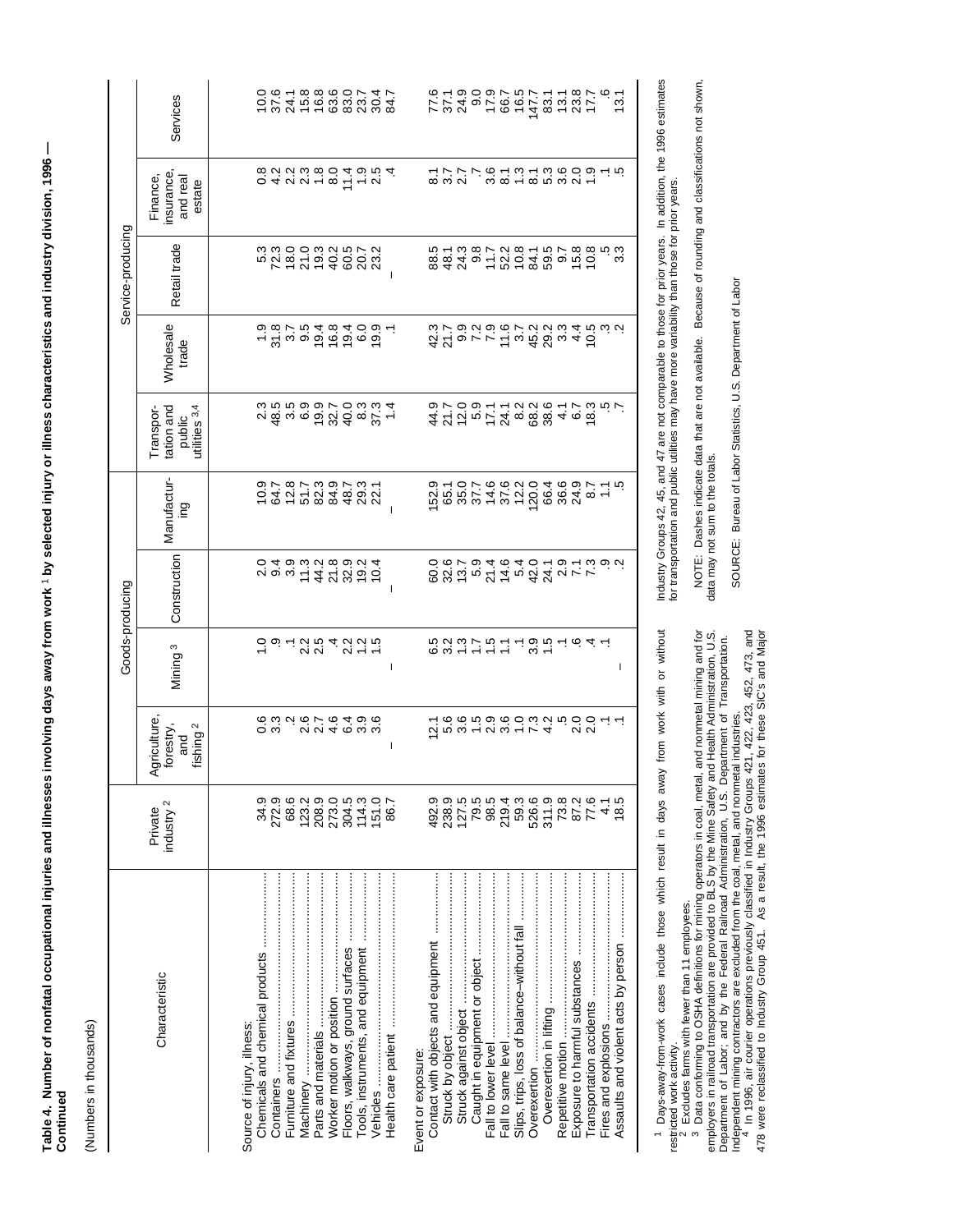| i                                                                                                  |
|----------------------------------------------------------------------------------------------------|
|                                                                                                    |
|                                                                                                    |
| ֦֧֦֧֦֧֦֧֦֧֦֧֦֧֦֧֦֧֦֧֦֧ׅ֖֖֖֖֖֖֖֧ׅ֧ׅ֧ׅׅ֧֧֪ׅ֧֪֪֪֪֪֪֪֪֪֪֪֪֪֪֪֪֪֪֪֚֚֚֚֚֚֚֚֚֚֚֚֚֚֚֚֚֚֚֚֚֚֚֚֚֚֚֜֓֜֓֬֝֓֞֓֞ |
|                                                                                                    |
|                                                                                                    |
|                                                                                                    |
| ì                                                                                                  |
|                                                                                                    |
|                                                                                                    |
|                                                                                                    |
| $\overline{a}$                                                                                     |
|                                                                                                    |
|                                                                                                    |
|                                                                                                    |
|                                                                                                    |
|                                                                                                    |
|                                                                                                    |
|                                                                                                    |
|                                                                                                    |
|                                                                                                    |
| i                                                                                                  |
| ֦֦֦֖֖֖֧֧֧ׅ֧ׅ֧֦֧ׅ֧֧ׅ֧ׅ֧ׅ֧ׅ֧ׅ֧ׅ֧ׅ֧֪ׅ֧֧֛֪ׅ֧֪ׅ֧֚֚֚֚֚֚֚֚֚֚֚֚֚֚֚֚֚֝֝֝֬֝֝֝֝֝֟֓֟֓֝֬֝֜֓֝֬֜֓֝֬֜֜֜֜֜֜֜֜       |
|                                                                                                    |
|                                                                                                    |
|                                                                                                    |
|                                                                                                    |
|                                                                                                    |
|                                                                                                    |
|                                                                                                    |
|                                                                                                    |
|                                                                                                    |
|                                                                                                    |
|                                                                                                    |
|                                                                                                    |
|                                                                                                    |
|                                                                                                    |
|                                                                                                    |
|                                                                                                    |
|                                                                                                    |
|                                                                                                    |
|                                                                                                    |
|                                                                                                    |
| ļ                                                                                                  |

|                   | Services                                                 | 100.0 |                                                                                            |                                     |            |                                    |             |                       |      |      |                                                                                                                                                                                                                                                                                                                                                                                                                                                                |                   |                     |        |                                                                                                                                                                                                                                                                                                                                                  |                  |                      |              |  |
|-------------------|----------------------------------------------------------|-------|--------------------------------------------------------------------------------------------|-------------------------------------|------------|------------------------------------|-------------|-----------------------|------|------|----------------------------------------------------------------------------------------------------------------------------------------------------------------------------------------------------------------------------------------------------------------------------------------------------------------------------------------------------------------------------------------------------------------------------------------------------------------|-------------------|---------------------|--------|--------------------------------------------------------------------------------------------------------------------------------------------------------------------------------------------------------------------------------------------------------------------------------------------------------------------------------------------------|------------------|----------------------|--------------|--|
|                   | insurance<br>Finance,<br>and real<br>estate              | 0.001 |                                                                                            |                                     |            |                                    |             |                       |      |      |                                                                                                                                                                                                                                                                                                                                                                                                                                                                |                   |                     |        |                                                                                                                                                                                                                                                                                                                                                  |                  |                      |              |  |
| Service-producing | Retail trade                                             | 100.0 | 4 f a n 4 r n<br>a w a a 4 r r a w a<br>a w a a 4 r r a w a                                |                                     |            |                                    |             |                       |      |      | soutauraumodratta                                                                                                                                                                                                                                                                                                                                                                                                                                              |                   |                     |        |                                                                                                                                                                                                                                                                                                                                                  |                  |                      |              |  |
|                   | <b>Wholesale</b><br>trade                                | 100.0 | 44.4                                                                                       |                                     |            |                                    |             |                       |      |      | $\begin{array}{l} \mathfrak{a}\mathfrak{a}\mathfrak{a}\mathfrak{a}\mathfrak{a}\mathfrak{a}\mathfrak{a}\mathfrak{a}\mathfrak{a}\mathfrak{a}\mathfrak{a}\mathfrak{a}\mathfrak{a}\mathfrak{a}\mathfrak{a}\mathfrak{a}\mathfrak{a}\mathfrak{a}\mathfrak{a}\mathfrak{a}\mathfrak{a}\mathfrak{a}\mathfrak{a}\mathfrak{a}\mathfrak{a}\mathfrak{a}\mathfrak{a}\mathfrak{a}\mathfrak{a}\mathfrak{a}\mathfrak{a}\mathfrak{a}\mathfrak{a}\mathfrak{a}\mathfrak{a}\mathfr$ |                   |                     |        |                                                                                                                                                                                                                                                                                                                                                  |                  |                      |              |  |
|                   | tation and<br>utilities 3,4<br>Transpor-<br>public       | 100.0 | codrovidado<br>Codrovidado<br>Codrovidado                                                  |                                     |            |                                    |             |                       |      |      | cond de <i>Staveur 4 2 rut - co</i><br>condo de dividad de l'Odio<br>condo de dividad de l'Odio                                                                                                                                                                                                                                                                                                                                                                |                   |                     |        |                                                                                                                                                                                                                                                                                                                                                  |                  |                      |              |  |
|                   | Manufactur-<br>ing                                       | 100.0 |                                                                                            |                                     |            |                                    |             |                       |      |      |                                                                                                                                                                                                                                                                                                                                                                                                                                                                |                   |                     |        |                                                                                                                                                                                                                                                                                                                                                  |                  |                      |              |  |
| Goods-producing   | Construction                                             | 100.0 | 8709 - 89810<br>8709709470                                                                 |                                     |            |                                    |             |                       |      |      |                                                                                                                                                                                                                                                                                                                                                                                                                                                                |                   |                     |        |                                                                                                                                                                                                                                                                                                                                                  |                  |                      |              |  |
|                   | Mining <sup>3</sup>                                      | 100.0 | 8<br>8 G Q Q 4<br>8 G Q G Q 4                                                              |                                     |            |                                    | 2 J L<br>2  |                       |      |      |                                                                                                                                                                                                                                                                                                                                                                                                                                                                |                   |                     |        |                                                                                                                                                                                                                                                                                                                                                  |                  |                      |              |  |
|                   | Agriculture,<br>forestry,<br>fishing <sup>2</sup><br>and | 100.0 | y<br>Girour driaurio<br>Girour driaurio                                                    |                                     |            |                                    |             |                       |      |      |                                                                                                                                                                                                                                                                                                                                                                                                                                                                |                   |                     |        |                                                                                                                                                                                                                                                                                                                                                  |                  |                      |              |  |
|                   | industry <sup>2</sup><br>Private                         | 100.0 | 43.6<br>$\frac{3}{7}$ 7                                                                    |                                     |            | $\alpha$ + + $\alpha$ + + $\alpha$ | 3.2         |                       |      |      |                                                                                                                                                                                                                                                                                                                                                                                                                                                                |                   |                     |        |                                                                                                                                                                                                                                                                                                                                                  |                  |                      |              |  |
|                   | Characteristic                                           |       | Cuts, lacerations<br>Sprains, strains<br>Nature of injury, illness:<br>Bruises, contusions | Carpal tunnel syndrome<br>Fractures | Heat burns | Tendonitis<br>Chemical burns       | Amputations | Part of body affected | Head | Neck | Shoulder<br>Trunk                                                                                                                                                                                                                                                                                                                                                                                                                                              | Upper extremities | Hand, except finger | Finger | $\begin{bmatrix} 1 & 0 & 0 & 0 \\ 0 & 0 & 0 & 0 \\ 0 & 0 & 0 & 0 \\ 0 & 0 & 0 & 0 \\ 0 & 0 & 0 & 0 \\ 0 & 0 & 0 & 0 \\ 0 & 0 & 0 & 0 & 0 \\ 0 & 0 & 0 & 0 & 0 \\ 0 & 0 & 0 & 0 & 0 \\ 0 & 0 & 0 & 0 & 0 & 0 \\ 0 & 0 & 0 & 0 & 0 & 0 \\ 0 & 0 & 0 & 0 & 0 & 0 & 0 \\ 0 & 0 & 0 & 0 & 0 & 0 & 0 \\ 0 & 0 & 0 & 0 & 0 & 0 & $<br>Lower extremities | Foot, except toe | <b>Гое ………………………</b> | Body systems |  |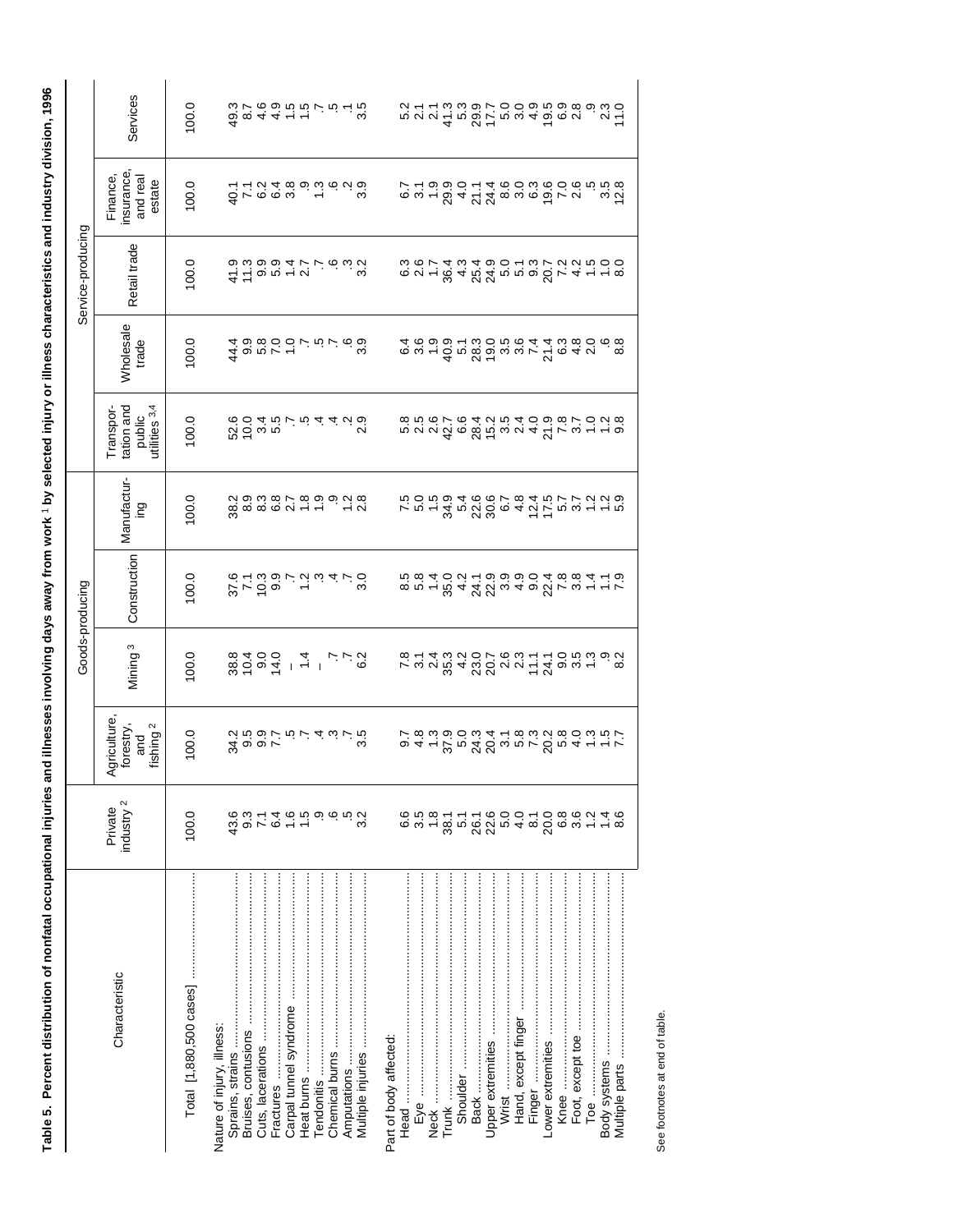Table 5. Percent distribution of nonfatal occupational injuries and illnesses involving days away from work 1 by selected injury or illness characteristics and industry division, 1996<br>— Continued **Table 5. Percent distribution of nonfatal occupational injuries and illnesses involving days away from work** 1 **by selected injury or illness characteristics and industry division, 1996 — Continued**

|                                            |                                  |                                                                 |                                | Goods-producing                                                                                                                                                                                                                                                                                                                                                                                                                                                                                                                                                                                                       |                                                |                                                                                                                                                                                                                                                                                                                                                                                                                                   |                           | Service-producing |                                              |                                                                                             |
|--------------------------------------------|----------------------------------|-----------------------------------------------------------------|--------------------------------|-----------------------------------------------------------------------------------------------------------------------------------------------------------------------------------------------------------------------------------------------------------------------------------------------------------------------------------------------------------------------------------------------------------------------------------------------------------------------------------------------------------------------------------------------------------------------------------------------------------------------|------------------------------------------------|-----------------------------------------------------------------------------------------------------------------------------------------------------------------------------------------------------------------------------------------------------------------------------------------------------------------------------------------------------------------------------------------------------------------------------------|---------------------------|-------------------|----------------------------------------------|---------------------------------------------------------------------------------------------|
| Characteristic                             | industry <sup>2</sup><br>Private | <b>Agriculture</b> ,<br>forestry,<br>ishing <sup>2</sup><br>and | Mining <sup>3</sup>            | Construction                                                                                                                                                                                                                                                                                                                                                                                                                                                                                                                                                                                                          | Manufactur-<br>ing                             | utilities 3,4<br>tation and<br>Transpor-<br>public                                                                                                                                                                                                                                                                                                                                                                                | <b>Wholesale</b><br>trade | Retail trade      | insurance,<br>Finance,<br>and real<br>estate | Services                                                                                    |
|                                            |                                  |                                                                 |                                |                                                                                                                                                                                                                                                                                                                                                                                                                                                                                                                                                                                                                       |                                                |                                                                                                                                                                                                                                                                                                                                                                                                                                   |                           |                   |                                              |                                                                                             |
| Source of injury, illness:                 |                                  |                                                                 |                                |                                                                                                                                                                                                                                                                                                                                                                                                                                                                                                                                                                                                                       |                                                |                                                                                                                                                                                                                                                                                                                                                                                                                                   |                           |                   |                                              |                                                                                             |
|                                            |                                  |                                                                 |                                |                                                                                                                                                                                                                                                                                                                                                                                                                                                                                                                                                                                                                       |                                                |                                                                                                                                                                                                                                                                                                                                                                                                                                   |                           |                   |                                              |                                                                                             |
|                                            | 14.5                             | 1297107319<br>1297107319                                        |                                |                                                                                                                                                                                                                                                                                                                                                                                                                                                                                                                                                                                                                       | 2 4 5 6 5 6 6 4 1<br>2 4 6 6 7 6 7 6 7 6 9 6 7 | $\begin{array}{l} \hbox{--\hskip-2pt $\sim$} \\ \hbox{--\hskip-2pt $\sim$} \\ \hbox{--\hskip-2pt $\sim$} \\ \hbox{--\hskip-2pt $\sim$} \\ \hbox{--\hskip-2pt $\sim$} \\ \hbox{--\hskip-2pt $\sim$} \\ \hbox{--\hskip-2pt $\sim$} \\ \hbox{--\hskip-2pt $\sim$} \\ \hbox{--\hskip-2pt $\sim$} \\ \hbox{--\hskip-2pt $\sim$} \\ \hbox{--\hskip-2pt $\sim$} \\ \hbox{--\hskip-2pt $\sim$} \\ \hbox{--\hskip-2pt $\sim$} \\ \hbox{--$ | 1286646417.               |                   |                                              | ci ra ra ra ra ra ra ra ra<br>ci ra ra ra ra ra ra ra ra                                    |
| Machinery ………………………………………                  | <br>თა<br>ნ                      |                                                                 |                                |                                                                                                                                                                                                                                                                                                                                                                                                                                                                                                                                                                                                                       |                                                |                                                                                                                                                                                                                                                                                                                                                                                                                                   |                           |                   |                                              |                                                                                             |
|                                            |                                  |                                                                 |                                |                                                                                                                                                                                                                                                                                                                                                                                                                                                                                                                                                                                                                       |                                                |                                                                                                                                                                                                                                                                                                                                                                                                                                   |                           |                   |                                              |                                                                                             |
|                                            |                                  |                                                                 |                                |                                                                                                                                                                                                                                                                                                                                                                                                                                                                                                                                                                                                                       |                                                |                                                                                                                                                                                                                                                                                                                                                                                                                                   |                           |                   |                                              |                                                                                             |
|                                            | 74600000000                      |                                                                 |                                |                                                                                                                                                                                                                                                                                                                                                                                                                                                                                                                                                                                                                       |                                                |                                                                                                                                                                                                                                                                                                                                                                                                                                   |                           |                   |                                              |                                                                                             |
|                                            |                                  |                                                                 |                                |                                                                                                                                                                                                                                                                                                                                                                                                                                                                                                                                                                                                                       |                                                |                                                                                                                                                                                                                                                                                                                                                                                                                                   |                           |                   |                                              |                                                                                             |
|                                            |                                  |                                                                 |                                |                                                                                                                                                                                                                                                                                                                                                                                                                                                                                                                                                                                                                       |                                                |                                                                                                                                                                                                                                                                                                                                                                                                                                   |                           |                   |                                              |                                                                                             |
|                                            |                                  |                                                                 |                                |                                                                                                                                                                                                                                                                                                                                                                                                                                                                                                                                                                                                                       |                                                |                                                                                                                                                                                                                                                                                                                                                                                                                                   |                           |                   |                                              |                                                                                             |
| Event or exposure:                         |                                  |                                                                 |                                |                                                                                                                                                                                                                                                                                                                                                                                                                                                                                                                                                                                                                       |                                                |                                                                                                                                                                                                                                                                                                                                                                                                                                   |                           |                   |                                              |                                                                                             |
|                                            | 26.2                             |                                                                 |                                |                                                                                                                                                                                                                                                                                                                                                                                                                                                                                                                                                                                                                       |                                                |                                                                                                                                                                                                                                                                                                                                                                                                                                   |                           |                   |                                              |                                                                                             |
| Struck by object …………………………………………          | $12.7$<br>6.8                    |                                                                 |                                |                                                                                                                                                                                                                                                                                                                                                                                                                                                                                                                                                                                                                       |                                                |                                                                                                                                                                                                                                                                                                                                                                                                                                   |                           |                   |                                              |                                                                                             |
|                                            |                                  |                                                                 |                                |                                                                                                                                                                                                                                                                                                                                                                                                                                                                                                                                                                                                                       |                                                |                                                                                                                                                                                                                                                                                                                                                                                                                                   |                           |                   |                                              |                                                                                             |
|                                            | $4.2$<br>5.2                     |                                                                 |                                |                                                                                                                                                                                                                                                                                                                                                                                                                                                                                                                                                                                                                       |                                                |                                                                                                                                                                                                                                                                                                                                                                                                                                   |                           |                   |                                              |                                                                                             |
|                                            |                                  |                                                                 |                                |                                                                                                                                                                                                                                                                                                                                                                                                                                                                                                                                                                                                                       |                                                |                                                                                                                                                                                                                                                                                                                                                                                                                                   |                           |                   |                                              |                                                                                             |
| Slips, trips, loss of balance-without fall | $11.7$<br>3.2                    | 8404 - 00056 - 00056                                            | $37899969907$<br>$37879999907$ | $\begin{array}{l} \mathcal{G}\subset \mathcal{L}\subset \mathcal{L}\subset \mathcal{L}\subset \mathcal{L}\subset \mathcal{L}\subset \mathcal{L}\subset \mathcal{L}\subset \mathcal{L}\subset \mathcal{L}\subset \mathcal{L}\subset \mathcal{L}\subset \mathcal{L}\subset \mathcal{L}\subset \mathcal{L}\subset \mathcal{L}\subset \mathcal{L}\subset \mathcal{L}\subset \mathcal{L}\subset \mathcal{L}\subset \mathcal{L}\subset \mathcal{L}\subset \mathcal{L}\subset \mathcal{L}\subset \mathcal{L}\subset \mathcal{L}\subset \mathcal{L}\subset \mathcal{L}\subset \mathcal{L}\subset \mathcal{L}\subset \mathcal$ | SAL mummundi<br>Lindungilut<br>Linduni         |                                                                                                                                                                                                                                                                                                                                                                                                                                   |                           |                   | $6800 - 86000044$<br>$690000044$             | $\tilde{\mathcal{L}}$ a n $\alpha$ 4 4 4 $\omega$ $\omega$ $\alpha$ a n $\alpha$ 4 $\alpha$ |
|                                            | 28.0                             |                                                                 |                                |                                                                                                                                                                                                                                                                                                                                                                                                                                                                                                                                                                                                                       |                                                |                                                                                                                                                                                                                                                                                                                                                                                                                                   |                           |                   |                                              |                                                                                             |
|                                            | 16.6                             |                                                                 |                                |                                                                                                                                                                                                                                                                                                                                                                                                                                                                                                                                                                                                                       |                                                |                                                                                                                                                                                                                                                                                                                                                                                                                                   |                           |                   |                                              |                                                                                             |
| Repetitive motion                          | 3.9                              |                                                                 |                                |                                                                                                                                                                                                                                                                                                                                                                                                                                                                                                                                                                                                                       |                                                |                                                                                                                                                                                                                                                                                                                                                                                                                                   |                           |                   |                                              |                                                                                             |
| Exposure to harmful substances             | 4.6                              |                                                                 | coco<br>cococo                 |                                                                                                                                                                                                                                                                                                                                                                                                                                                                                                                                                                                                                       |                                                |                                                                                                                                                                                                                                                                                                                                                                                                                                   |                           |                   |                                              |                                                                                             |
|                                            | $\frac{1}{4}$                    |                                                                 |                                |                                                                                                                                                                                                                                                                                                                                                                                                                                                                                                                                                                                                                       |                                                |                                                                                                                                                                                                                                                                                                                                                                                                                                   |                           |                   |                                              |                                                                                             |
|                                            |                                  |                                                                 |                                |                                                                                                                                                                                                                                                                                                                                                                                                                                                                                                                                                                                                                       |                                                |                                                                                                                                                                                                                                                                                                                                                                                                                                   |                           |                   | 44                                           |                                                                                             |
|                                            |                                  |                                                                 |                                |                                                                                                                                                                                                                                                                                                                                                                                                                                                                                                                                                                                                                       |                                                |                                                                                                                                                                                                                                                                                                                                                                                                                                   |                           |                   |                                              |                                                                                             |
|                                            |                                  |                                                                 |                                |                                                                                                                                                                                                                                                                                                                                                                                                                                                                                                                                                                                                                       |                                                |                                                                                                                                                                                                                                                                                                                                                                                                                                   |                           |                   |                                              |                                                                                             |

1 Days-away-from-work cases include those which result in days away from work with or without Days-away-from-work cases include those which result in days away from work with or without restricted work activity.<br><sup>2</sup> Excludes farms with fewer than 11 employees.<br><sup>3</sup> Data conforming to OSHA definitions for mining operators in coal, metal, and nonmetal mining and for

restricted work activity.<br><sup>2</sup> Excludes farms with fewer than 11 employees.<br><sup>3</sup> Data conforming to OSHA definitions for mining operators in coal, metal, and nonmetal mining and for<br>employers in railroad transportation are p employers in railroad transportation are provided to BLS by the Mine Safety and Health Administration, U.S. Department of Labor; and by the Federal Railroad Administration, U.S. Department of Transportation.

Independent mining contractors are excluded from the coal, metal, and nonmetal industries.<br>4 In 1996, air courier operations previously classified in Industry Groups 421, 422, 423, 452, 473, and<br>478 were reclassified to In Independent mining contractors are excluded from the coal, metal, and nonmetal industries.<br><sup>4</sup> In 1996, air courier operations previously classified in Industry Groups 421, 422, 423, 452, 473, and 478 were reclassified to Industry Group 451. As a result, the 1996 estimates for these SIC's and Major

Industry Groups 42, 45, and 47 are not comparable to those for prior years. In addition, the 1996 estimates<br>for transportation and public utilities may have more variability than those for prior years. Industry Groups 42, 45, and 47 are not comparable to those for prior years. In addition, the 1996 estimates for transportation and public utilities may have more variability than those for prior years.

NOTE: Dashes indicate data that are not available. Because of rounding and classifications not shown,<br>percentages may not add to 100. NOTE: Dashes indicate data that are not available. Because of rounding and classifications not shown, percentages may not add to 100.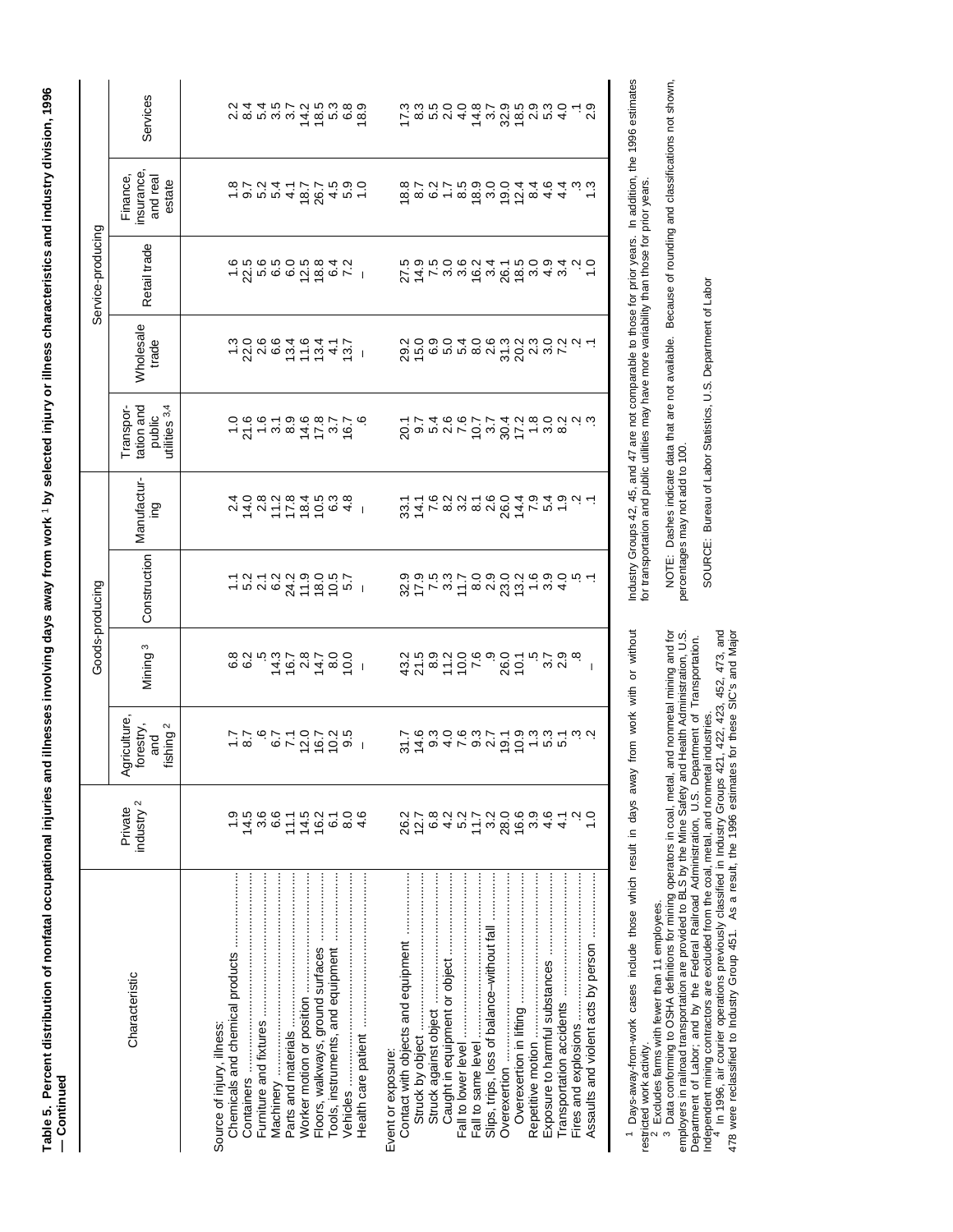| $\overline{a}$<br>$\overline{a}$<br>j<br>$\frac{1}{2}$<br>Ï<br>៑<br>i<br>$\overline{a}$ |                |
|-----------------------------------------------------------------------------------------|----------------|
| $\frac{1}{2}$                                                                           |                |
| <b>ACT 100</b><br>$\frac{1}{2}$                                                         | j<br>ׇ֠֕֡<br>ĺ |
| I<br>į                                                                                  |                |

|                   | Services                                                | 184.3 |                                                                                                                                                                                                                                                              |           |                        |            |                |                          |                        |                     |               |                                                                                                                                                                                                                                                                                                                                                                                                                                                                                                              |          |                   |                     |        |      |                  |  |                                 |
|-------------------|---------------------------------------------------------|-------|--------------------------------------------------------------------------------------------------------------------------------------------------------------------------------------------------------------------------------------------------------------|-----------|------------------------|------------|----------------|--------------------------|------------------------|---------------------|---------------|--------------------------------------------------------------------------------------------------------------------------------------------------------------------------------------------------------------------------------------------------------------------------------------------------------------------------------------------------------------------------------------------------------------------------------------------------------------------------------------------------------------|----------|-------------------|---------------------|--------|------|------------------|--|---------------------------------|
|                   | insurance<br>Finance,<br>and real<br>estate             | 69.9  | $0.44911119$<br>$0.0007$<br>28.0                                                                                                                                                                                                                             |           |                        |            |                |                          |                        |                     |               | <i>An</i> - <i>Su A L</i> o <i>n</i> 4 m d 4 - 1 n o<br><i>L n</i> 4 o 6 o 6 - 6 - 4 L o 6 - 4 - 1 n o                                                                                                                                                                                                                                                                                                                                                                                                       |          |                   |                     |        |      |                  |  |                                 |
| Service-producing | Retail trade                                            | 198.5 |                                                                                                                                                                                                                                                              |           |                        |            |                |                          |                        |                     |               |                                                                                                                                                                                                                                                                                                                                                                                                                                                                                                              |          |                   |                     |        |      |                  |  |                                 |
|                   | <b>Wholesale</b><br>trade                               | 232.2 | $\begin{array}{l} 0.000000\\ 0.000000\\ 0.000000\\ 0.000000\\ 0.000000\\ 0.000000\\ 0.000000\\ 0.000000\\ 0.000000\\ 0.000000\\ 0.000000\\ 0.000000\\ 0.000000\\ 0.000000\\ 0.000000\\ 0.000000\\ 0.000000\\ 0.000000\\ 0.000000\\ 0.000000\\ 0.000000\\ 0.$ |           |                        |            |                |                          |                        |                     |               |                                                                                                                                                                                                                                                                                                                                                                                                                                                                                                              |          |                   |                     |        |      |                  |  |                                 |
|                   | utilities 4,5<br>tation and<br>Transpor-<br>public      | 380.7 |                                                                                                                                                                                                                                                              |           |                        |            |                |                          |                        | 22.3<br>29.31       |               | $\begin{array}{l} \mathbf{\hat{c}} \\ \mathbf{\hat{c}} \\ \mathbf{\hat{c}} \\ \mathbf{\hat{c}} \\ \mathbf{\hat{c}} \\ \mathbf{\hat{c}} \\ \mathbf{\hat{c}} \\ \mathbf{\hat{c}} \\ \mathbf{\hat{c}} \\ \mathbf{\hat{c}} \\ \mathbf{\hat{c}} \\ \mathbf{\hat{c}} \\ \mathbf{\hat{c}} \\ \mathbf{\hat{c}} \\ \mathbf{\hat{c}} \\ \mathbf{\hat{c}} \\ \mathbf{\hat{c}} \\ \mathbf{\hat{c}} \\ \mathbf{\hat{c}} \\ \mathbf{\hat{c}} \\ \mathbf{\hat{c}} \\ \mathbf{\hat{c}} \\ \mathbf{\hat{c}} \\ \mathbf{\hat{$ |          |                   |                     |        |      |                  |  |                                 |
|                   | Manufactur-<br>ing                                      | 251.2 | 8 2 2 5<br>6 3 6 5 6 4 4 5 9 6 7<br>6 7 8 6 7 6 8 9 9 6 0                                                                                                                                                                                                    |           |                        |            |                |                          |                        |                     |               |                                                                                                                                                                                                                                                                                                                                                                                                                                                                                                              |          |                   |                     |        |      |                  |  |                                 |
| Goods-producing   | Construction                                            | 372.2 |                                                                                                                                                                                                                                                              |           |                        |            |                |                          |                        | 51.6<br>51.6<br>5.0 |               | $\begin{array}{l} 0.75 & 0.86 & 0.75 & 0.75 \\ 0.75 & 0.86 & 0.75 & 0.75 \\ 0.75 & 0.86 & 0.75 & 0.75 \\ 0.75 & 0.86 & 0.75 & 0.75 \\ 0.75 & 0.75 & 0.75 & 0.75 \\ 0.75 & 0.75 & 0.75 & 0.75 \\ 0.75 & 0.75 & 0.75 & 0.75 \\ 0.75 & 0.75 & 0.75 & 0.75 \\ 0.75 & 0.75 & 0.75 & 0.$                                                                                                                                                                                                                           |          |                   |                     |        |      |                  |  |                                 |
|                   | Mining <sup>4</sup>                                     | 245.2 | o o o a tino<br>b o a tino i tino o o a<br>c o a tino i tino o a tino                                                                                                                                                                                        |           |                        |            |                |                          |                        |                     |               |                                                                                                                                                                                                                                                                                                                                                                                                                                                                                                              |          |                   |                     |        |      |                  |  |                                 |
|                   | Agriculture<br>forestry,<br>fishing <sup>3</sup><br>and | 295.5 |                                                                                                                                                                                                                                                              |           |                        |            |                |                          |                        |                     |               |                                                                                                                                                                                                                                                                                                                                                                                                                                                                                                              |          |                   |                     |        |      |                  |  |                                 |
|                   | industry <sup>3</sup><br>Private                        | 223.8 | 97.6<br>$20.8$<br>$7.6$<br>$7.3$                                                                                                                                                                                                                             |           |                        |            |                | $00 - 400$<br>$00 - 400$ |                        | $7\frac{4}{7}$ .9   | $\frac{1}{4}$ | $878879877$ $878879997$                                                                                                                                                                                                                                                                                                                                                                                                                                                                                      |          |                   |                     |        |      |                  |  |                                 |
|                   | Characteristic                                          |       | Nature of injury, illness:<br>Bruises, contusions                                                                                                                                                                                                            | Fractures | Carpal tunnel syndrome | Tendonitis | Chemical burns |                          | Part of body affected: | Head                |               | Trunk                                                                                                                                                                                                                                                                                                                                                                                                                                                                                                        | Shoulder | Upper extremities | Hand, except finger | Finger | Knee | Foot, except toe |  | Multiple parts ………………………………………… |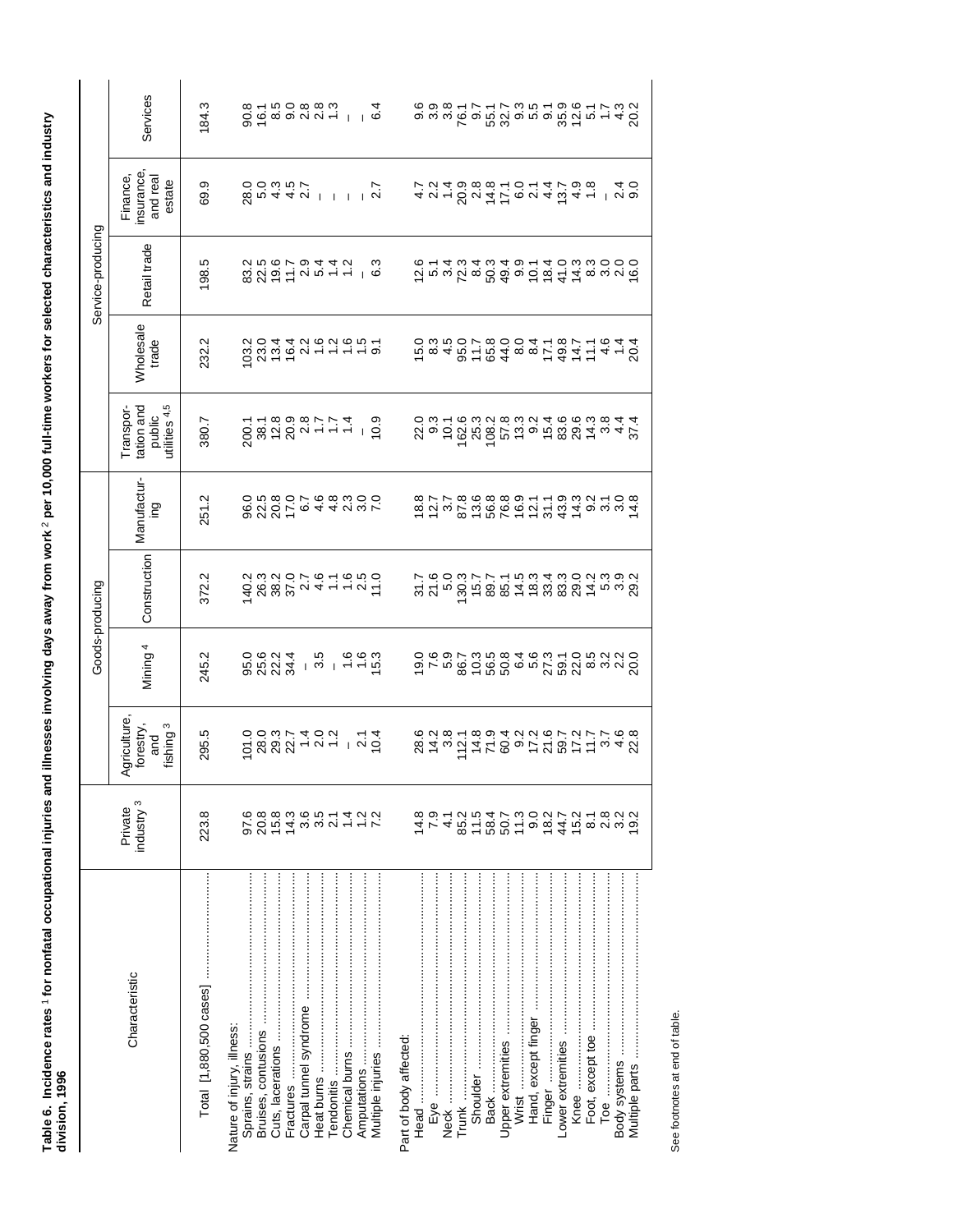Table 6. Incidence rates 1 for nonfatal occupational injuries and illnesses involving days away from work 2 per 10,000 full-time workers for selected characteristics and industry **Table 6. Incidence rates** 1 **for nonfatal occupational injuries and illnesses involving days away from work** 2 **per 10,000 full-time workers for selected characteristics and industry** division, 1996 - Continued **division, 1996 — Continued**

| Agriculture,<br>forestry,<br>and<br>industry <sup>3</sup><br>Private |                                                  | Mining <sup>4</sup>                       | Construction<br>Goods-producing                                                                                                                                                                                                                                                                                      | Manufactur-<br>gui       | tation and<br>Transpor-            | <b>Wholesale</b><br>trade        | Service-producing<br>Retail trade    | insurance<br>Finance,<br>and real                                                                       | Services |
|----------------------------------------------------------------------|--------------------------------------------------|-------------------------------------------|----------------------------------------------------------------------------------------------------------------------------------------------------------------------------------------------------------------------------------------------------------------------------------------------------------------------|--------------------------|------------------------------------|----------------------------------|--------------------------------------|---------------------------------------------------------------------------------------------------------|----------|
|                                                                      | ო<br>fishing                                     |                                           |                                                                                                                                                                                                                                                                                                                      |                          | public<br>utilities <sup>4,5</sup> |                                  |                                      | estate                                                                                                  |          |
|                                                                      |                                                  |                                           |                                                                                                                                                                                                                                                                                                                      |                          |                                    |                                  |                                      |                                                                                                         |          |
|                                                                      |                                                  |                                           |                                                                                                                                                                                                                                                                                                                      |                          |                                    |                                  |                                      |                                                                                                         |          |
|                                                                      |                                                  |                                           |                                                                                                                                                                                                                                                                                                                      |                          |                                    |                                  |                                      |                                                                                                         |          |
| 4 39 4 4<br>4 3 8 4 7                                                | $0.77874000$ $0.77874000$ $0.7789000$ $0.779000$ | $6025025$<br>$6030000070$<br>$6040000000$ | $\begin{array}{cccccc} 4 & 5 & \sim & 2 & 2 & 4 & 2 & 2 & 2 & 4 & 2 & 2 & 2 & 4 & 2 & 2 & 2 & 2 & 3 & 4 & 5 & 5 & 6 & 7 & 6 & 7 & 6 & 7 & 8 & 7 & 8 & 7 & 8 & 8 & 7 & 8 & 7 & 8 & 8 & 7 & 8 & 7 & 8 & 8 & 7 & 8 & 7 & 8 & 8 & 7 & 8 & 7 & 8 & 8 & 7 & 8 & 7 & 8 & 8 & 7 & 8 & 7 & 8 & 8 & 7 & 8 & 7 & 8 & 8 & 7 & 8$ |                          | $48050884897$<br>480588489         | ៰៰៰៓៰៓៰៹៰៹៰៰៓<br>៰៓៓៰៰៓៰៓៰៹៰៹៰៓៰ | $347572787777883848$                 | $-$ 6 $\omega$ 6 $\omega$ 6 $\omega$ 6 $\mu$ 4 $+$ 6 $\omega$ 6 $\omega$ 6 $\omega$ 6 $\mu$ 6 $+$ 7 $+$ |          |
|                                                                      |                                                  |                                           |                                                                                                                                                                                                                                                                                                                      |                          |                                    |                                  |                                      |                                                                                                         |          |
| 9<br>2 3 3 5 5 6<br>9 7 8 7 9                                        |                                                  |                                           |                                                                                                                                                                                                                                                                                                                      |                          |                                    |                                  |                                      |                                                                                                         |          |
|                                                                      |                                                  |                                           |                                                                                                                                                                                                                                                                                                                      |                          |                                    |                                  |                                      |                                                                                                         |          |
|                                                                      |                                                  |                                           |                                                                                                                                                                                                                                                                                                                      |                          |                                    |                                  |                                      |                                                                                                         |          |
|                                                                      |                                                  |                                           |                                                                                                                                                                                                                                                                                                                      |                          |                                    |                                  |                                      |                                                                                                         |          |
|                                                                      |                                                  |                                           |                                                                                                                                                                                                                                                                                                                      |                          |                                    |                                  |                                      |                                                                                                         |          |
| 10.3                                                                 |                                                  |                                           |                                                                                                                                                                                                                                                                                                                      |                          |                                    |                                  |                                      |                                                                                                         |          |
|                                                                      |                                                  |                                           |                                                                                                                                                                                                                                                                                                                      |                          |                                    |                                  |                                      |                                                                                                         |          |
| 58.7                                                                 |                                                  |                                           |                                                                                                                                                                                                                                                                                                                      | 888127、20688924 1 198989 |                                    |                                  | niroon-canroac o<br>4000-cantoon-can | d c 4 + n a d 4 a n a v 4 2                                                                             |          |
|                                                                      |                                                  |                                           |                                                                                                                                                                                                                                                                                                                      |                          |                                    |                                  |                                      |                                                                                                         |          |
| 2010<br>2010<br>2010                                                 |                                                  |                                           |                                                                                                                                                                                                                                                                                                                      |                          |                                    |                                  |                                      |                                                                                                         |          |
|                                                                      |                                                  |                                           |                                                                                                                                                                                                                                                                                                                      |                          |                                    |                                  |                                      |                                                                                                         |          |
|                                                                      |                                                  |                                           |                                                                                                                                                                                                                                                                                                                      |                          |                                    |                                  |                                      |                                                                                                         |          |
| $26.1$<br>$7.7$<br>$62.7$<br>$8.8$                                   |                                                  |                                           |                                                                                                                                                                                                                                                                                                                      |                          |                                    |                                  |                                      |                                                                                                         |          |
|                                                                      |                                                  |                                           |                                                                                                                                                                                                                                                                                                                      |                          |                                    |                                  |                                      |                                                                                                         |          |
|                                                                      |                                                  |                                           |                                                                                                                                                                                                                                                                                                                      |                          |                                    |                                  |                                      |                                                                                                         |          |
|                                                                      |                                                  |                                           |                                                                                                                                                                                                                                                                                                                      |                          |                                    |                                  |                                      |                                                                                                         |          |
|                                                                      |                                                  |                                           |                                                                                                                                                                                                                                                                                                                      |                          |                                    |                                  |                                      |                                                                                                         |          |
| 10.4                                                                 |                                                  |                                           |                                                                                                                                                                                                                                                                                                                      |                          |                                    |                                  |                                      |                                                                                                         |          |
| 9.2                                                                  |                                                  |                                           |                                                                                                                                                                                                                                                                                                                      |                          |                                    |                                  |                                      |                                                                                                         |          |
|                                                                      | -1                                               |                                           |                                                                                                                                                                                                                                                                                                                      |                          |                                    | $\perp$                          |                                      | $\blacksquare$                                                                                          | $-6$     |
|                                                                      |                                                  |                                           |                                                                                                                                                                                                                                                                                                                      |                          |                                    |                                  |                                      |                                                                                                         |          |
|                                                                      |                                                  |                                           |                                                                                                                                                                                                                                                                                                                      |                          |                                    |                                  |                                      |                                                                                                         |          |

<sup>1</sup> Incidence rates represent the number of injuries and illnesses per 10,000 full-time workers and were<br>calculated as: (N/EH) x 20,000,000 where Incidence rates represent the number of injuries and illnesses per 10,000 full-time workers and were calculated as: (N/EH) x 20,000,000 where

N = number of injuries and illnesses

EH  $=$  total hours worked by all employees during the calendar year N<br>EH<br>20,000,000

= number of injuries and illnesses<br>= total hours worked by all employees during the calendar year<br>= base for 10,000 equivalent full-time workers (working 40 hours per week, 20,000,000 = base for 10,000 equivalent full-time workers (working 40 hours per week,

<sup>2</sup> Days-away-from-work cases include those which result in days away from work with or without Days-away-from-work cases include those which result in days away from work with or without 50 weeks per year). 50 weeks per year).

restricted work activity.<br><sup>3</sup> Excludes farms with fewer than 11 employees.<br><sup>4</sup> Data conforming to OSHA definitions for mining operators in coal, metal, and nonmetal mining and for restricted work activity.

employers in railroad transportation are provided to BLS by the Mine Safety and Health Administration, U.S.

Independent mining contractors are excluded from the coal, metal, and nonmetal industries.<br><sup>5</sup> In 1996, air courier operations previously classified in Industry Groups 421, 422, 423, 452, 473, and Department of Labor; and by the Federal Railroad Administration, U.S. Department of Transportation. Department of Labor; and by the Federal Railroad Administration, U.S. Department of Transportation.

Independent mining contractors are excluded from the coal, metal, and nonmetal industries.<br><sup>5</sup> In 1996, air courier operations previously classified in Industry Groups 421, 422, 423, 452, 473, and<br>478 were reclassified to 478 were reclassified to Industry Group 451. As a result, the 1996 estimates for these SIC's and Major Industry Groups 42, 45, and 47 are not comparable to those for prior years. In addition, the 1996 estimates for transportation and public utilities may have more variability than those for prior years.

NOTE: Dashes indicate data that are not available or incidence rates less than 1.0 per 10,000 full-time NOTE: Dashes indicate data that are not available or incidence rates less than 1.0 per 10,000 full-time workers. workers.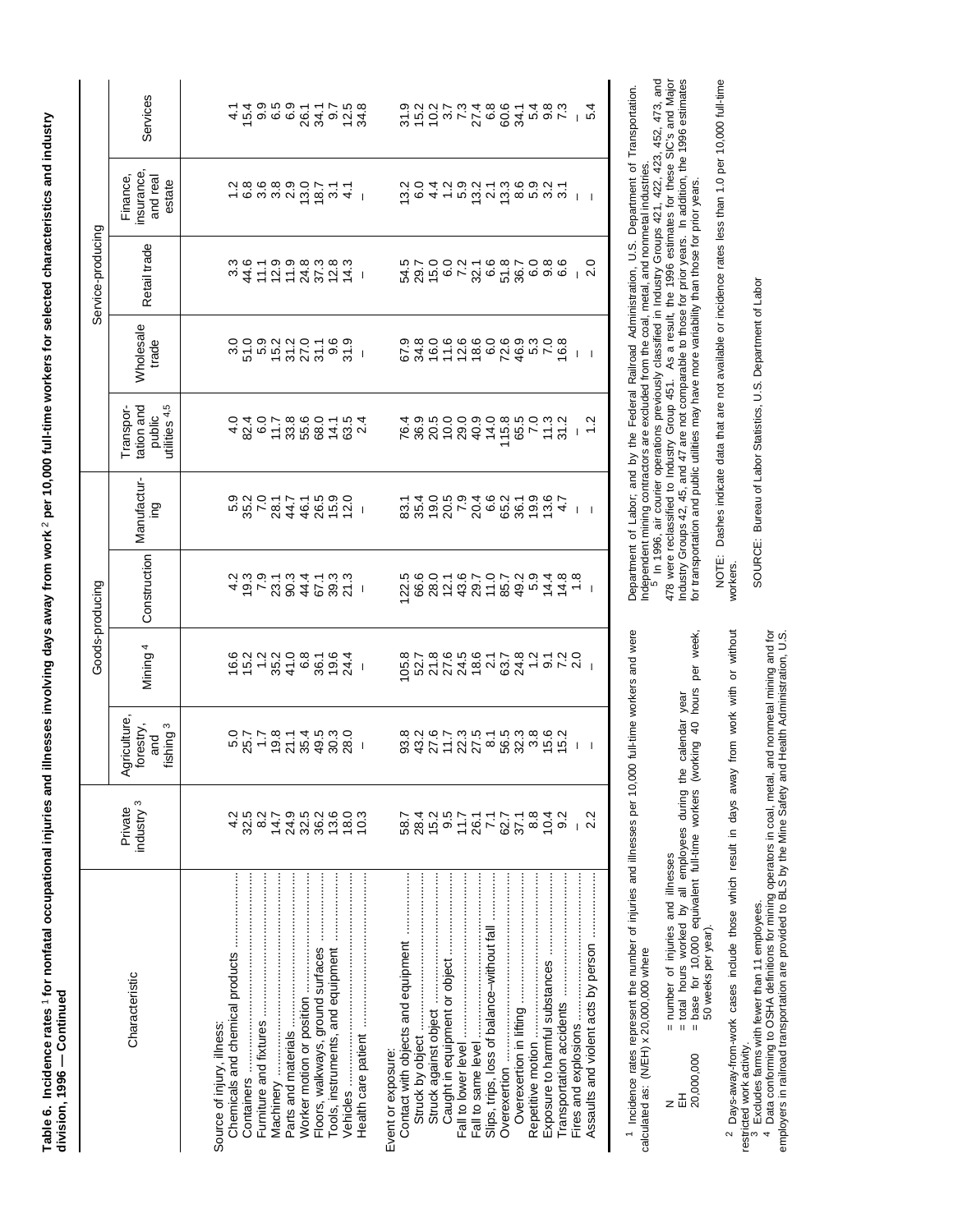Table 7. Percent distribution of nonfatal occupational injuries and illnesses involving days away from work <sup>1</sup> by selected worker characteristics and number of days away<br>from work, 1996 **Table 7. Percent distribution of nonfatal occupational injuries and illnesses involving days away from work** 1 **by selected worker characteristics and number of days away from work, 1996**

restricted work activity.<br><sup>2</sup> Information is not shown separately in this release for injured workers under age 14; they<br>accounted for fewer than 50 cases. restricted work activity.<br><sup>2</sup> Information is not shown separately in this release for injured workers under age 14; they

accounted for fewer than 50 cases.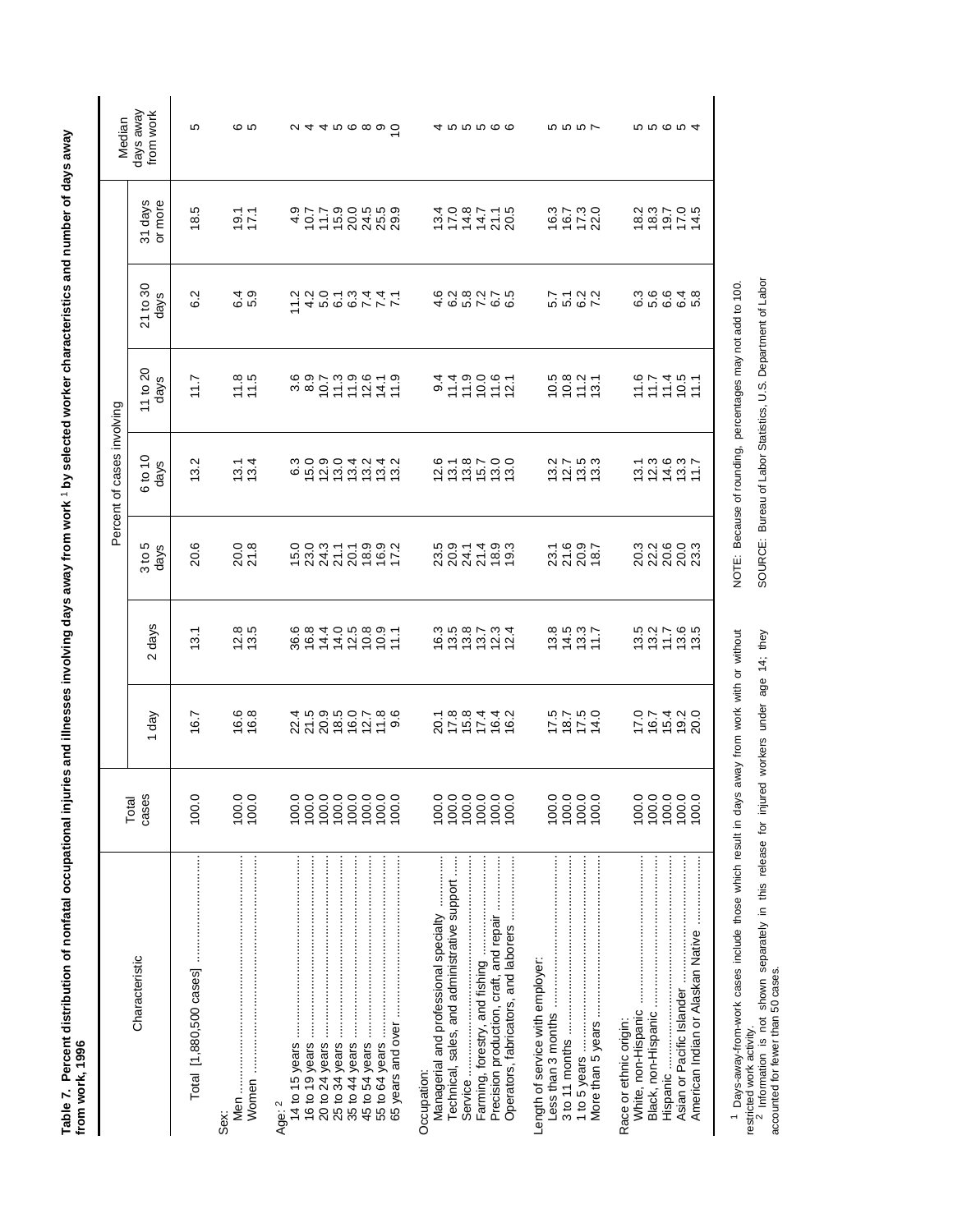| Š<br>. היה א היה ה<br>:<br>3<br>$\frac{1}{2}$           |   |
|---------------------------------------------------------|---|
| A NOVE OWNER THE<br>נים והמונים ביותר היום וא<br>こくらくらく |   |
| cupatio<br>Ò<br>I                                       |   |
| i<br>ı                                                  | í |
| ì                                                       |   |

|                                                                                                          |                                |                                        |                             |                            | Percent of cases involving                                 |                                                                                |                                                                                                                                                                                                                                                                                                                                                                                                                                                                                                                                                                                               |                                    | Median                  |
|----------------------------------------------------------------------------------------------------------|--------------------------------|----------------------------------------|-----------------------------|----------------------------|------------------------------------------------------------|--------------------------------------------------------------------------------|-----------------------------------------------------------------------------------------------------------------------------------------------------------------------------------------------------------------------------------------------------------------------------------------------------------------------------------------------------------------------------------------------------------------------------------------------------------------------------------------------------------------------------------------------------------------------------------------------|------------------------------------|-------------------------|
| Occupation                                                                                               | cases<br>Total                 | 1 day                                  | 2 days                      | 3 to 5<br>days             | 6 to 10<br>days                                            | 11 to $20$<br>days                                                             | 21 to 30<br>days                                                                                                                                                                                                                                                                                                                                                                                                                                                                                                                                                                              | 31 days<br>or more                 | days away<br>from work  |
| Total [1,880,500 cases]                                                                                  | 100.0                          | 6.7                                    | 3.1                         | 20.6                       | 3.2                                                        | 117                                                                            | 6.2                                                                                                                                                                                                                                                                                                                                                                                                                                                                                                                                                                                           | 18.5                               | LO                      |
|                                                                                                          | 100.0                          | $\frac{2}{3}$                          |                             |                            |                                                            |                                                                                | 7.2                                                                                                                                                                                                                                                                                                                                                                                                                                                                                                                                                                                           |                                    | 0                       |
|                                                                                                          | 100.0                          |                                        |                             |                            | $\frac{0.8}{0.8}$                                          | $\frac{8}{11}$                                                                 |                                                                                                                                                                                                                                                                                                                                                                                                                                                                                                                                                                                               |                                    |                         |
|                                                                                                          | 100.0                          | $\frac{0}{9}$ 4<br>4<br>4<br>4         | 0.0.00<br>0.00<br>0.00      | $19.1$<br>$20.7$<br>$23.7$ | 14.4                                                       | 11.0                                                                           | 5.5<br>5.5                                                                                                                                                                                                                                                                                                                                                                                                                                                                                                                                                                                    | 26147<br>26129<br>2612             |                         |
|                                                                                                          | 100.0                          |                                        |                             | 24.0                       | 111                                                        | 12.0                                                                           |                                                                                                                                                                                                                                                                                                                                                                                                                                                                                                                                                                                               |                                    |                         |
|                                                                                                          | 100.0                          | $16.300$<br>$12.700$                   | $\frac{0}{2}$ $\frac{0}{2}$ |                            |                                                            | 1.6                                                                            | 10.00<br>10.00<br>10.00                                                                                                                                                                                                                                                                                                                                                                                                                                                                                                                                                                       | 21.5                               |                         |
|                                                                                                          | 100.0                          |                                        | 11.4                        |                            | $13.0$<br>$13.0$                                           | 11.8                                                                           |                                                                                                                                                                                                                                                                                                                                                                                                                                                                                                                                                                                               | 22.9                               |                         |
|                                                                                                          |                                | $14.4$<br>$17.2$                       |                             |                            | 13.6                                                       | 10.7                                                                           | 6 10 10<br>6 10 10                                                                                                                                                                                                                                                                                                                                                                                                                                                                                                                                                                            | 21219930<br>20109211               | $\infty \vee 4$ row row |
|                                                                                                          |                                |                                        | $777778$<br>$4777778$       |                            |                                                            | $\frac{1}{1}$                                                                  |                                                                                                                                                                                                                                                                                                                                                                                                                                                                                                                                                                                               |                                    |                         |
|                                                                                                          |                                | 17.5                                   |                             |                            | $15.9$<br>$15.9$                                           | 11.5                                                                           |                                                                                                                                                                                                                                                                                                                                                                                                                                                                                                                                                                                               |                                    |                         |
| Cooks                                                                                                    |                                |                                        |                             |                            |                                                            | 11.1                                                                           |                                                                                                                                                                                                                                                                                                                                                                                                                                                                                                                                                                                               |                                    |                         |
|                                                                                                          |                                | 20.6<br>17.8                           |                             |                            | $13.6$<br>$14.7$                                           | 159.5                                                                          | 6<br>6 9 17<br>6 19                                                                                                                                                                                                                                                                                                                                                                                                                                                                                                                                                                           |                                    |                         |
|                                                                                                          |                                |                                        |                             |                            |                                                            |                                                                                |                                                                                                                                                                                                                                                                                                                                                                                                                                                                                                                                                                                               |                                    |                         |
|                                                                                                          |                                |                                        | 14.9                        | 27.2                       | 10.6                                                       |                                                                                |                                                                                                                                                                                                                                                                                                                                                                                                                                                                                                                                                                                               | 17.9                               |                         |
|                                                                                                          |                                | 10208940228993117<br>52598940224099311 | $10.3$<br>$15.7$            | 17230516<br>19490217       | $14.7$<br>9.3                                              | $5458$ $545$<br>$645$<br>$646$<br>$76$<br>$76$<br>$76$<br>$76$<br>$76$<br>$76$ | $\begin{array}{l} \mathcal{A}\overset{\bullet}{\sim}\mathcal{C}\overset{\bullet}{\sim}\mathcal{C}\overset{\bullet}{\sim}\mathcal{C}\overset{\bullet}{\sim}\mathcal{C}\overset{\bullet}{\sim}\mathcal{C}\overset{\bullet}{\sim}\mathcal{C}\overset{\bullet}{\sim}\mathcal{C}\overset{\bullet}{\sim}\mathcal{C}\overset{\bullet}{\sim}\mathcal{C}\overset{\bullet}{\sim}\mathcal{C}\overset{\bullet}{\sim}\mathcal{C}\overset{\bullet}{\sim}\mathcal{C}\overset{\bullet}{\sim}\mathcal{C}\overset{\bullet}{\sim}\mathcal{C}\overset{\bullet}{\sim}\mathcal{C}\overset{\bullet}{\sim}\mathcal{C$ | 8622286<br>66286666                |                         |
|                                                                                                          |                                |                                        |                             |                            |                                                            |                                                                                |                                                                                                                                                                                                                                                                                                                                                                                                                                                                                                                                                                                               |                                    |                         |
| Sales workers, miscellaneous commodities                                                                 |                                |                                        | $14.6$<br>11.4              |                            | 11.8                                                       |                                                                                |                                                                                                                                                                                                                                                                                                                                                                                                                                                                                                                                                                                               |                                    |                         |
|                                                                                                          |                                |                                        |                             |                            |                                                            |                                                                                |                                                                                                                                                                                                                                                                                                                                                                                                                                                                                                                                                                                               |                                    |                         |
|                                                                                                          |                                |                                        |                             |                            | $14.1$<br>$12.6$                                           |                                                                                |                                                                                                                                                                                                                                                                                                                                                                                                                                                                                                                                                                                               |                                    |                         |
| Groundskeepers and gardeners, except farm                                                                |                                |                                        | $280$<br>$287$              |                            |                                                            |                                                                                |                                                                                                                                                                                                                                                                                                                                                                                                                                                                                                                                                                                               |                                    |                         |
|                                                                                                          |                                |                                        |                             |                            | 11.1                                                       |                                                                                |                                                                                                                                                                                                                                                                                                                                                                                                                                                                                                                                                                                               |                                    |                         |
|                                                                                                          |                                |                                        | 200000                      | 20210324223                | 17.8                                                       | $7.7$<br>7.8<br>7.7                                                            |                                                                                                                                                                                                                                                                                                                                                                                                                                                                                                                                                                                               | 3<br>2003<br>2003                  |                         |
|                                                                                                          |                                |                                        |                             |                            | $13.1$<br>$15.3$                                           |                                                                                |                                                                                                                                                                                                                                                                                                                                                                                                                                                                                                                                                                                               |                                    |                         |
|                                                                                                          |                                |                                        |                             |                            |                                                            |                                                                                |                                                                                                                                                                                                                                                                                                                                                                                                                                                                                                                                                                                               |                                    |                         |
|                                                                                                          | 0000000<br>00000000<br>0000000 |                                        | 10.8                        |                            | 12.8                                                       | 10.6                                                                           |                                                                                                                                                                                                                                                                                                                                                                                                                                                                                                                                                                                               |                                    |                         |
| ndustrial truck, tractor equipment operators                                                             |                                |                                        |                             |                            | 13.3                                                       | 10.2                                                                           |                                                                                                                                                                                                                                                                                                                                                                                                                                                                                                                                                                                               | 20.5<br>20.5                       |                         |
|                                                                                                          |                                |                                        | 4.557                       |                            |                                                            | 10.6                                                                           |                                                                                                                                                                                                                                                                                                                                                                                                                                                                                                                                                                                               |                                    |                         |
|                                                                                                          |                                |                                        |                             | 20.1                       | $\frac{8}{18}$ 1                                           | 11.1                                                                           |                                                                                                                                                                                                                                                                                                                                                                                                                                                                                                                                                                                               |                                    |                         |
|                                                                                                          |                                |                                        |                             | 23.1                       |                                                            | 14.4                                                                           | 8<br>10.8<br>20.8                                                                                                                                                                                                                                                                                                                                                                                                                                                                                                                                                                             |                                    |                         |
|                                                                                                          |                                | $159987$<br>$159987$                   | 11.0                        | 19.4                       | 15.1                                                       | 12.3                                                                           |                                                                                                                                                                                                                                                                                                                                                                                                                                                                                                                                                                                               | $21900$<br>$7900$<br>$790$<br>$77$ |                         |
|                                                                                                          | 100.0                          |                                        | $15.1$<br>$1.5$             | $18.7$<br>$18.0$           | 3.4                                                        | 11.3                                                                           | 6.1                                                                                                                                                                                                                                                                                                                                                                                                                                                                                                                                                                                           |                                    |                         |
|                                                                                                          |                                |                                        |                             |                            | 11.8                                                       | 13.9                                                                           |                                                                                                                                                                                                                                                                                                                                                                                                                                                                                                                                                                                               | 22.1                               |                         |
|                                                                                                          | 0.001                          |                                        | 16.0                        | 22.3                       | 13.0                                                       | 74.9                                                                           | 3.7                                                                                                                                                                                                                                                                                                                                                                                                                                                                                                                                                                                           | $\frac{11.8}{20.4}$                |                         |
| Bus, truck, stationary engine mechanics                                                                  | 0.00                           | $0.52$<br>$0.62$                       | $\frac{4}{3}$ $\frac{3}{3}$ | 20.6<br>22.2               | 0.4                                                        |                                                                                |                                                                                                                                                                                                                                                                                                                                                                                                                                                                                                                                                                                               |                                    |                         |
|                                                                                                          | 0.0                            |                                        |                             |                            | 4                                                          | $0.\overline{6}$                                                               | $\overline{3}$                                                                                                                                                                                                                                                                                                                                                                                                                                                                                                                                                                                | 18.1                               |                         |
|                                                                                                          |                                |                                        |                             |                            |                                                            |                                                                                |                                                                                                                                                                                                                                                                                                                                                                                                                                                                                                                                                                                               |                                    |                         |
| <sup>1</sup> Days-away-from-work cases include those which result in days away from work with or without |                                |                                        |                             |                            | NOTE: Because of rounding, percentages may not add to 100. |                                                                                |                                                                                                                                                                                                                                                                                                                                                                                                                                                                                                                                                                                               |                                    |                         |

1 Days-away-from-work cases include those which result in days away from work with or without restricted work activity. Days-away-from-work cases include those which result in days away from work with or without restricted work activity.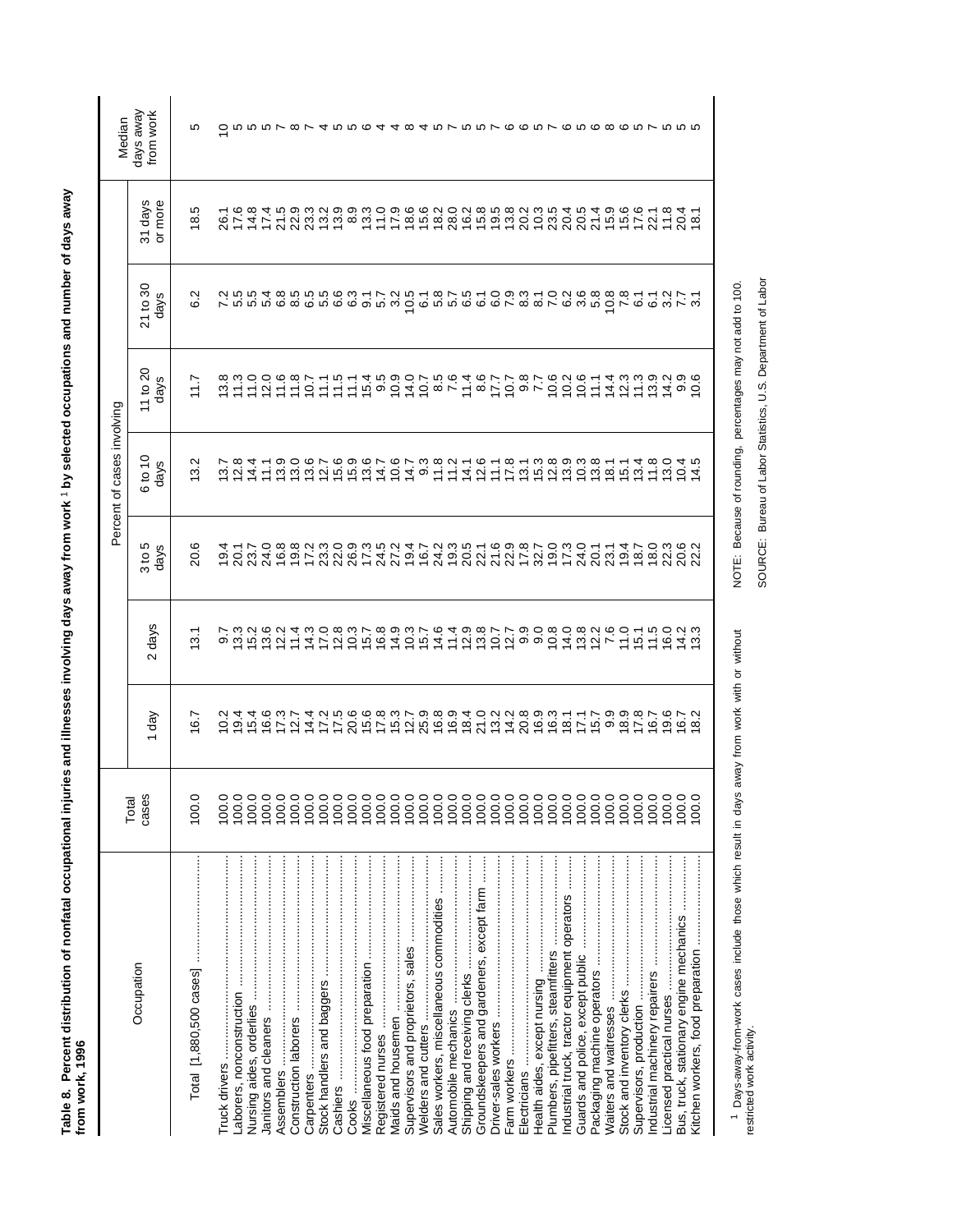| $\frac{1}{2}$                                                                                 |   |
|-----------------------------------------------------------------------------------------------|---|
| $\ddot{\phantom{a}}$                                                                          |   |
| $\overline{a}$                                                                                |   |
| 2                                                                                             |   |
| ֚֚֚֬<br>i                                                                                     |   |
|                                                                                               |   |
| iluri<br>l<br>j<br>j                                                                          |   |
| l                                                                                             |   |
| j<br>֧֧֧ׅ֧֧֧֧֧֧֦֧֚֚֚֚֚֚֚֚֚֚֚֚֚֚֚֚֚֚֚֚֚֚֚֚֡֡֡֓֓֜֓֡֬֓֓֓֓֓<br>$\overline{\phantom{a}}$<br>l<br>l | Ş |
| ¢<br>ı                                                                                        | í |

| Median                     | days away<br>from work | Ю     |                            |       |           |  | $\omega$ $\omega$ $\omega$ $\omega$ $\omega$ $\omega$ $\omega$ $\omega$                                                                                                                                                                                                                                                                                                                                                                                        |             |       |                        |       |  |  |      |       |  |       |       |                                                    | <i>NNEG</i> @ @ <i>Q</i> 4 4 @ @ p 4 w L                                |                                   |
|----------------------------|------------------------|-------|----------------------------|-------|-----------|--|----------------------------------------------------------------------------------------------------------------------------------------------------------------------------------------------------------------------------------------------------------------------------------------------------------------------------------------------------------------------------------------------------------------------------------------------------------------|-------------|-------|------------------------|-------|--|--|------|-------|--|-------|-------|----------------------------------------------------|-------------------------------------------------------------------------|-----------------------------------|
|                            | 31 days<br>or more     | 18.5  |                            |       |           |  | $\overline{r}$ $\overline{q}$ $\overline{q}$ $\overline{q}$ $\overline{q}$ $\overline{q}$ $\overline{q}$ $\overline{q}$ $\overline{q}$ $\overline{q}$ $\overline{q}$ $\overline{q}$ $\overline{q}$ $\overline{q}$ $\overline{q}$ $\overline{q}$ $\overline{q}$ $\overline{q}$ $\overline{q}$ $\overline{q}$ $\overline{q}$ $\overline{q}$ $\overline{q}$ $\overline{q}$ $\overline{$                                                                           |             |       |                        |       |  |  |      |       |  |       |       |                                                    | 5105514257838150.5 1058142110.5 5 1 1 5 5 4 4                           |                                   |
|                            | 21 to 30<br>days       | 6.2   |                            |       |           |  | $0.000004$ $0.00000$                                                                                                                                                                                                                                                                                                                                                                                                                                           |             |       |                        |       |  |  |      |       |  |       |       |                                                    | r a conrono coonida<br>r a conrono coonida                              |                                   |
|                            | 11 to 20<br>days       | 7.7   |                            |       |           |  | $288994440904$                                                                                                                                                                                                                                                                                                                                                                                                                                                 |             |       |                        |       |  |  |      |       |  |       |       |                                                    | 4 2 9 2 4 5 5 4 5 5 6 5 6 7 6 9 6 7 7 8 9 7 7 8 9 7 7 7 8 9 7 7 7 9 9 7 |                                   |
| Percent of cases involving | 6 to 10<br>days        | 13.2  |                            |       |           |  | $1000 - 0000$ $1010 - 0000$ $1020 - 0000$ $1020 - 0000$                                                                                                                                                                                                                                                                                                                                                                                                        |             |       |                        |       |  |  |      |       |  |       |       |                                                    |                                                                         |                                   |
|                            | $3 to 5$<br>days       | 20.6  |                            |       |           |  |                                                                                                                                                                                                                                                                                                                                                                                                                                                                |             |       |                        |       |  |  |      |       |  |       |       |                                                    |                                                                         |                                   |
|                            | 2 days                 | 13.1  |                            |       |           |  |                                                                                                                                                                                                                                                                                                                                                                                                                                                                |             |       |                        |       |  |  |      |       |  |       |       |                                                    |                                                                         |                                   |
|                            | 1 day                  | 16.7  |                            |       |           |  | $\begin{array}{l} \mathbf{\dot{u}}\ \mathbf{\dot{u}}\ \mathbf{\dot{u}}\ \mathbf{\dot{u}}\ \mathbf{\dot{u}}\ \mathbf{\dot{u}}\ \mathbf{\dot{u}}\ \mathbf{\dot{u}}\ \mathbf{\dot{u}}\ \mathbf{\dot{u}}\ \mathbf{\dot{u}}\ \mathbf{\dot{u}}\ \mathbf{\dot{u}}\ \mathbf{\dot{u}}\ \mathbf{\dot{u}}\ \mathbf{\dot{u}}\ \mathbf{\dot{u}}\ \mathbf{\dot{u}}\ \mathbf{\dot{u}}\ \mathbf{\dot{u}}\ \mathbf{\dot{u}}\ \mathbf{\dot{u}}\ \mathbf{\dot{u}}\ \mathbf{\dot{$ |             |       |                        |       |  |  |      |       |  |       |       |                                                    |                                                                         |                                   |
|                            | Total<br>cases         | 100.0 | 100.0                      | 100.0 |           |  |                                                                                                                                                                                                                                                                                                                                                                                                                                                                |             | 100.0 |                        | 100.0 |  |  |      |       |  | 100.0 | 100.0 | 100.0                                              | 100.0                                                                   | 100.0                             |
|                            | Characteristic         |       | Nature of injury, illness: |       | Fractures |  | Tendonitis ……………………………………………                                                                                                                                                                                                                                                                                                                                                                                                                                   | Amputations |       | Part of body affected: |       |  |  | Back | Wrist |  |       |       | Toe announcement and an international component of |                                                                         | Multiple parts ……………………………………………… |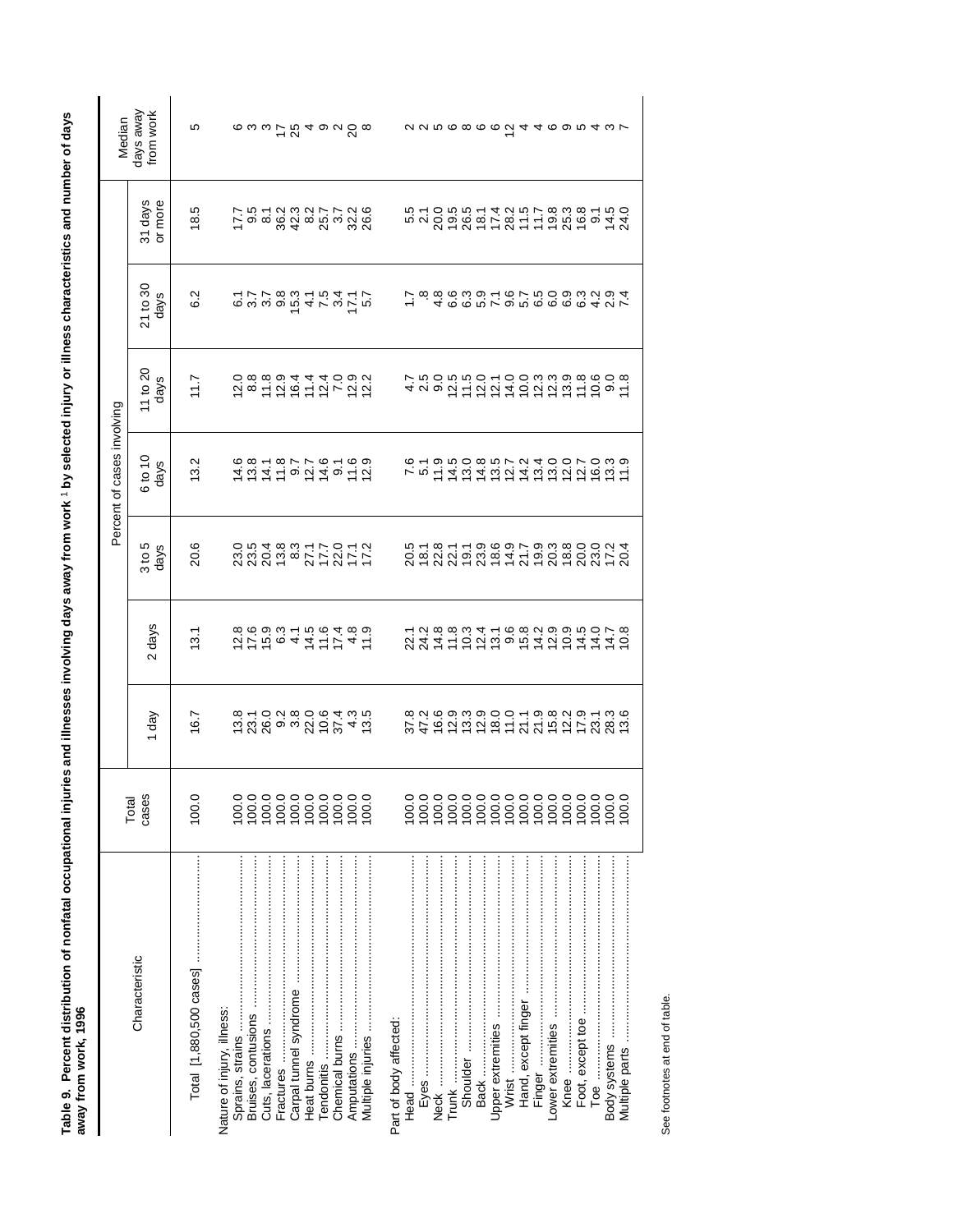| <b>Page 1</b><br>ا<br>آ<br>ļ<br>ī<br>ì                                 |   |
|------------------------------------------------------------------------|---|
| $\overline{\phantom{a}}$<br>5<br> <br> <br> }<br> <br>ì<br>i<br>j<br>3 | ĺ |
| $\ddot{a}$                                                             |   |

|                                            |                |                             |                                                      |                                                                         | Percent of cases involving |                                                                                 |                                                                         |                                                                                                           | Median                             |
|--------------------------------------------|----------------|-----------------------------|------------------------------------------------------|-------------------------------------------------------------------------|----------------------------|---------------------------------------------------------------------------------|-------------------------------------------------------------------------|-----------------------------------------------------------------------------------------------------------|------------------------------------|
| Characteristic                             | cases<br>Total | $\sqrt{e}b$                 | 2 days                                               | 3 to 5<br>days                                                          | 6 to 10<br>days            | 11 to 20<br>days                                                                | 21 to 30<br>days                                                        | 31 days<br>or more                                                                                        | days away<br>from work             |
|                                            |                |                             |                                                      |                                                                         |                            |                                                                                 |                                                                         |                                                                                                           |                                    |
| Source of injury, illness:                 |                |                             |                                                      |                                                                         |                            |                                                                                 |                                                                         |                                                                                                           |                                    |
|                                            | 100.0<br>100.0 | 32487712345234523452        |                                                      | 1 2 3 9 9 9 9 9 9 7 9<br>2 2 3 2 9 9 9 9 7 9 4<br>2 2 3 2 9 9 9 9 7 9 4 | 1086705311509115           |                                                                                 | 51873881645 20000 5 0 5 0 5 0 5 0 5 5 5 5 5                             | 7 けはけの2010 12 12 12 12 12 12 12 12 12 12 12 12 13 14 14 15 16 16 17 18 19 19 19 10 11 12 12 12 12 12 12 1 | 2656587475                         |
|                                            | 100.0          |                             |                                                      |                                                                         |                            |                                                                                 |                                                                         |                                                                                                           |                                    |
|                                            | 100.0          |                             |                                                      |                                                                         |                            |                                                                                 |                                                                         |                                                                                                           |                                    |
|                                            |                |                             |                                                      |                                                                         |                            |                                                                                 |                                                                         |                                                                                                           |                                    |
|                                            |                |                             |                                                      |                                                                         |                            |                                                                                 |                                                                         |                                                                                                           |                                    |
| Floors, walkways, ground surfaces          |                |                             |                                                      |                                                                         |                            |                                                                                 |                                                                         |                                                                                                           |                                    |
|                                            |                |                             |                                                      |                                                                         |                            |                                                                                 |                                                                         |                                                                                                           |                                    |
|                                            | 100.0          |                             |                                                      |                                                                         | 13.3<br>15.2               |                                                                                 |                                                                         |                                                                                                           |                                    |
|                                            | 100.0          |                             |                                                      |                                                                         |                            |                                                                                 |                                                                         |                                                                                                           |                                    |
| Event or exposure:                         |                |                             |                                                      |                                                                         |                            |                                                                                 |                                                                         |                                                                                                           |                                    |
|                                            | 100.0          | 232411232727272727272723272 | ちかのはけなけななっける 8 パラス 10 8 0 パーアの 4 1 2 9 9 9 7 9 8 9 7 |                                                                         |                            |                                                                                 |                                                                         |                                                                                                           |                                    |
| Struck by object                           | 100.0          |                             |                                                      |                                                                         |                            | O ∞ ७ ∞ ∞ ⊤ ७ 下 ० ० ० −<br>O ० ० ८ − ० ० ० ० ० ० ८<br>O ० ० ८ − ० ० ० ० ० ० ० ० | n 4 n r r o o o o c <sup>L</sup> u o 4 4<br>O n n n o o w r r 4 w o r o |                                                                                                           | <i>a a a r</i> 5 r o o o 7 w o o n |
|                                            | 100.0          |                             |                                                      |                                                                         |                            |                                                                                 |                                                                         |                                                                                                           |                                    |
|                                            |                |                             |                                                      |                                                                         |                            |                                                                                 |                                                                         |                                                                                                           |                                    |
|                                            |                |                             |                                                      |                                                                         |                            |                                                                                 |                                                                         |                                                                                                           |                                    |
|                                            |                |                             |                                                      |                                                                         |                            |                                                                                 |                                                                         |                                                                                                           |                                    |
| Slips, trips, loss of balance-without fall |                |                             |                                                      |                                                                         |                            |                                                                                 |                                                                         |                                                                                                           |                                    |
| Overexertion                               |                |                             |                                                      |                                                                         |                            |                                                                                 |                                                                         |                                                                                                           |                                    |
|                                            | 100.0          |                             |                                                      |                                                                         |                            |                                                                                 |                                                                         |                                                                                                           |                                    |
|                                            | 100.0          |                             |                                                      |                                                                         |                            |                                                                                 |                                                                         |                                                                                                           |                                    |
|                                            |                |                             |                                                      |                                                                         |                            |                                                                                 |                                                                         |                                                                                                           |                                    |
|                                            | 100.0          |                             |                                                      |                                                                         |                            |                                                                                 |                                                                         |                                                                                                           |                                    |
|                                            | 100.0          |                             |                                                      |                                                                         |                            | $7772$<br>$792$                                                                 |                                                                         |                                                                                                           |                                    |
|                                            | 0.00           |                             |                                                      |                                                                         |                            |                                                                                 |                                                                         |                                                                                                           |                                    |
|                                            |                |                             |                                                      |                                                                         |                            |                                                                                 |                                                                         |                                                                                                           |                                    |

<sup>1</sup> Days-away-from-work cases include those which result in days away from work with or without restricted work activity. Days-away-from-work cases include those which result in days away from work with or without restricted work activity.

SOURCE: Bureau of Labor Statistics, U.S. Department of Labor NOTE: Because of rounding, percentages may not add to 100. NOTE: Because of rounding, percentages may not add to 100.

SOURCE: Bureau of Labor Statistics, U.S. Department of Labor